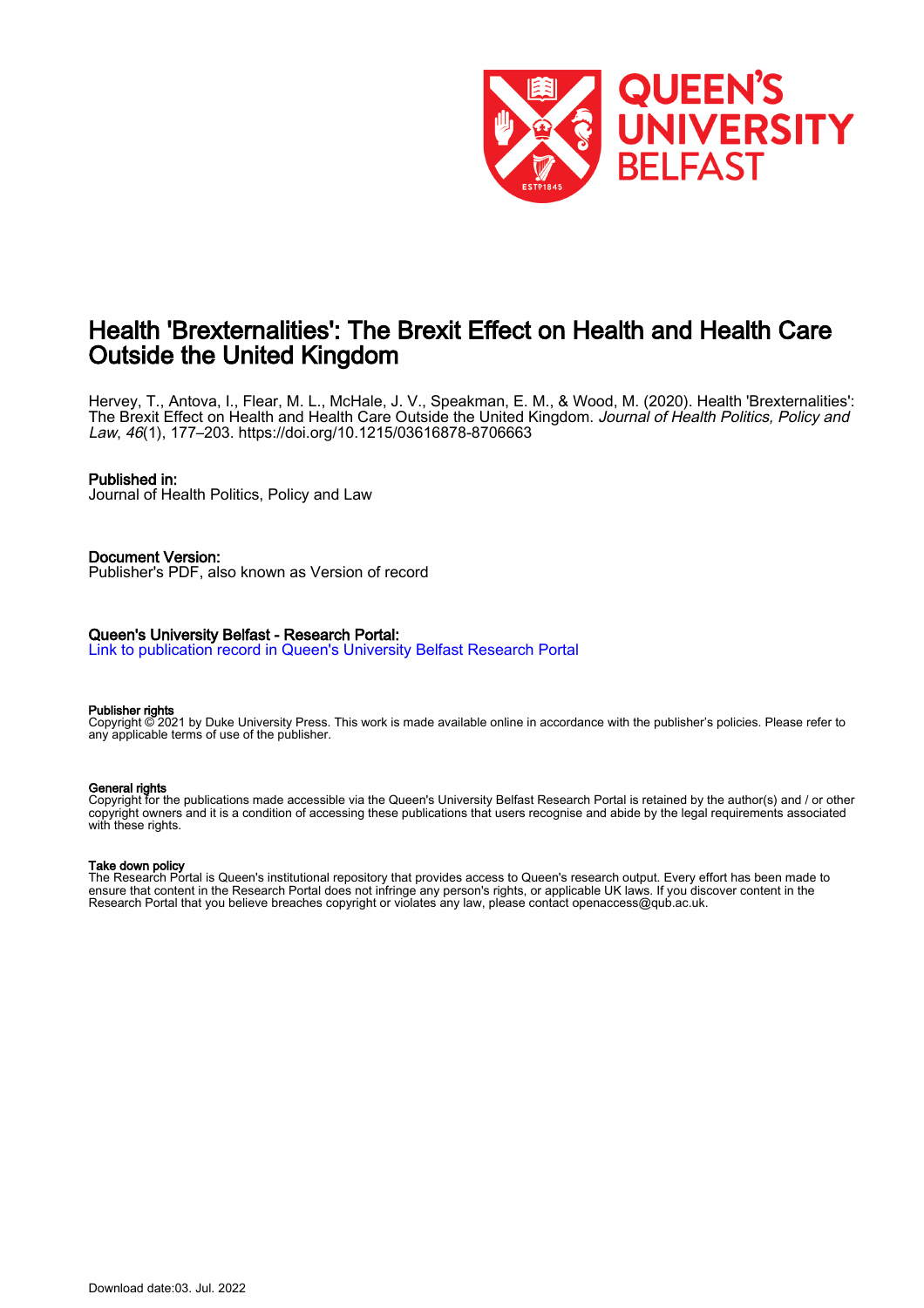# Health "Brexternalities": The Brexit Effect on Health and Health Care outside the United Kingdom

Tamara Hervey University of Sheffield

Ivanka Antova Mark L. Flear Queen's University Belfast

Jean V. McHale University of Birmingham

Elizabeth Speakman Edinburgh Napier University

> Matthew Wood University of Sheffield

**Abstract** The principal effects of Brexit on health and health care will fall within the United Kingdom, and all forms of Brexit have overwhelmingly negative implications for health care and health within the UK. This article focuses on the external effects of Brexit ("Brexternalities") for health and health care. The EU is a particularly powerful institutional and legal arrangement for managing economic and political externalities in health policy as in any other policy. Equally, when a state leaves the EU, the manner of leaving will result in better or worse management of relevant externalities. Brexternalities thus involve questions about policy legitimacy and accountability. Health Brexternalities do not fall equally in all EU countries. They are felt more distinctly in the context of those elements of health policy that are most closely entwined with the UK's health policy (e.g., on the island of Ireland, certain areas of Spain, and other parts of southern Europe). Some health Brexternalities, such as in medicine safety, will be imposed on the whole population of the EU. And some health Brexternalities, such as communicable disease control, will be felt globally.

**Keywords** European Union, health policy, Brexit, health and trade, health staffing, Northern Ireland, Malta

The principal effects of Brexit on health and health care will fall within the United Kingdom. Far from the promised extra funding for the National Health Service (NHS), any form of Brexit will have overwhelmingly

Journal of Health Politics, Policy and Law, Vol. 46, No. 1, February 2021 DOI 10.1215/03616878-8706663 © 2021 by Duke University Press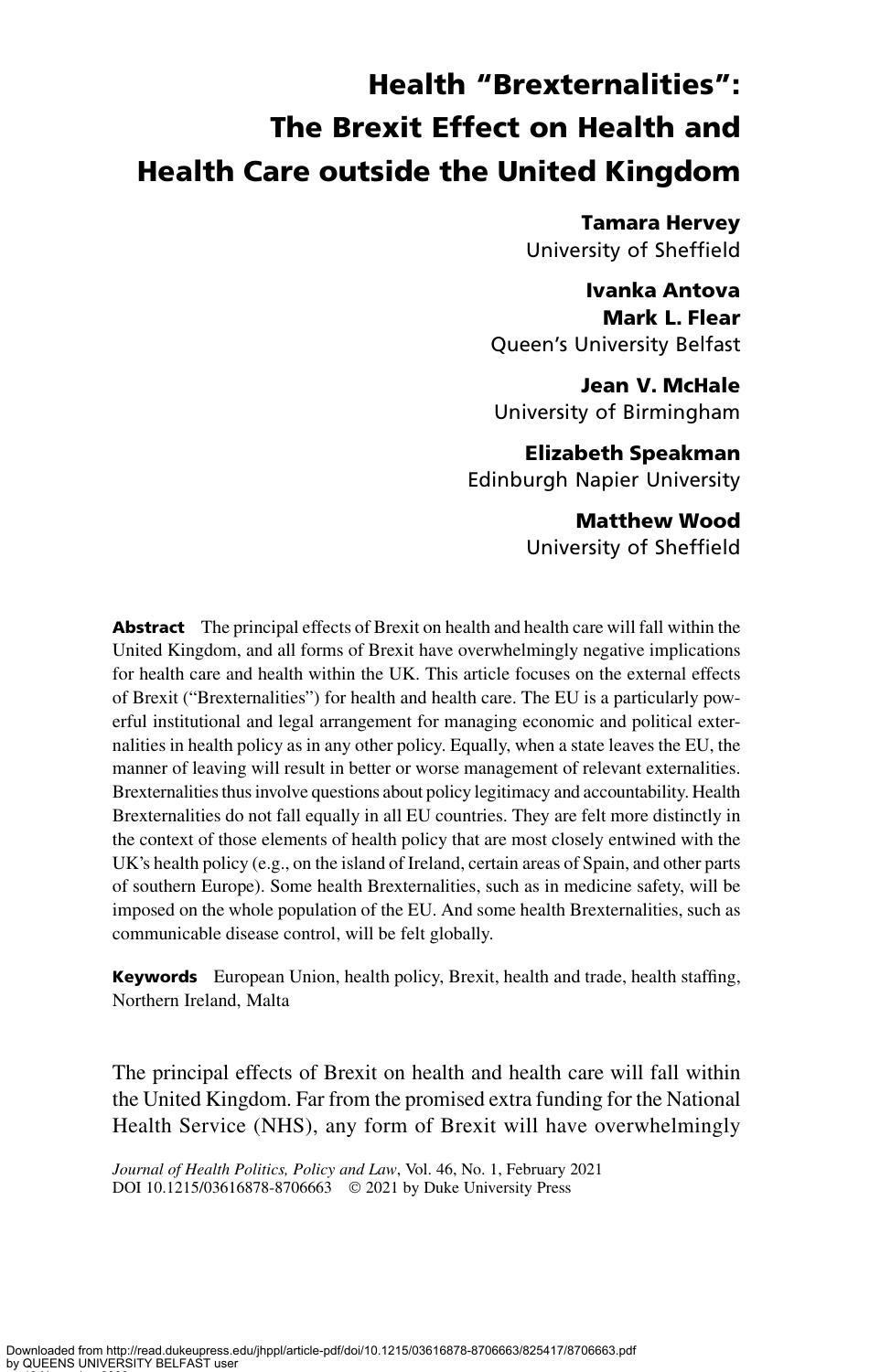negative implications for health care and health within the UK (Fahy et al. 2017, 2019; Hervey and Speakman 2018). But what about the external effects of Brexit for health and health care, or its "Brexternalities" (Armstrong 2019a, 2019b; Greer and Laible 2019)?

The EU is a particularly powerful institutional and legal arrangement for managing economic and political externalities (Weatherill 2016). Of course, such arrangements are incomplete, but compared to other trade agreements or international institutional infrastructures, the EU's decisionmaking processes, including their reviewability by national and EU courts, do a relatively good job of including within policy decisions those entities and people who will be affected by such decisions. Not every "outsider" is so included, but the EU manages inclusion through a range of legitimacy and accountability processes (Schmidt and Wood 2019), all of which are legally mandated, in that the EU is itself a creature of law and operates on a substantively and procedurally constitutionalized basis, constrained by legal competences.

This legally mandated and secured inclusion of those who would otherwise be outsiders is in place for health policy as much as for any other policy area in which the EU is involved. To give a flavor: EU health legislation is adopted according to processes that include the directly elected European Parliament. Parliament has been quite effective in the health policy domain at securing legislative change—in recent years, for instance, in medical devices regulation, data protection, clinical trials regulation, and patients' rights. Sometimes the Parliament has relied on its locus before the Court of Justice of the European Union (CJEU) to challenge legislation in the health policy domain that is outside the scope of the EU's competences—for instance, in protection of intellectual property rights in substances of human origin used, among other contexts, in biomedical research (Hervey and McHale 2004: 260–70). Administrative acts of the EU institutions are also subject to judicial review, either before national courts (if national institutions have sufficient discretion in implementing those decisions) or before the European courts (in particular the General Court). Economic actors, and human beings with appropriate standing, can also seek judicial review of EU health law and policy—as for instance the case in tobacco regulation (Hervey and McHale 2004: 96–105; Hervey and McHale 2015: 390–94), or privacy rights to health information (Hervey and McHale 2015: 173–76). And where EU law is relied on to open up markets in ways that might be deleterious to health, the CJEU can hear references from national courts charged with determining whether the relevant balance of interests is appropriate. A great deal of internal market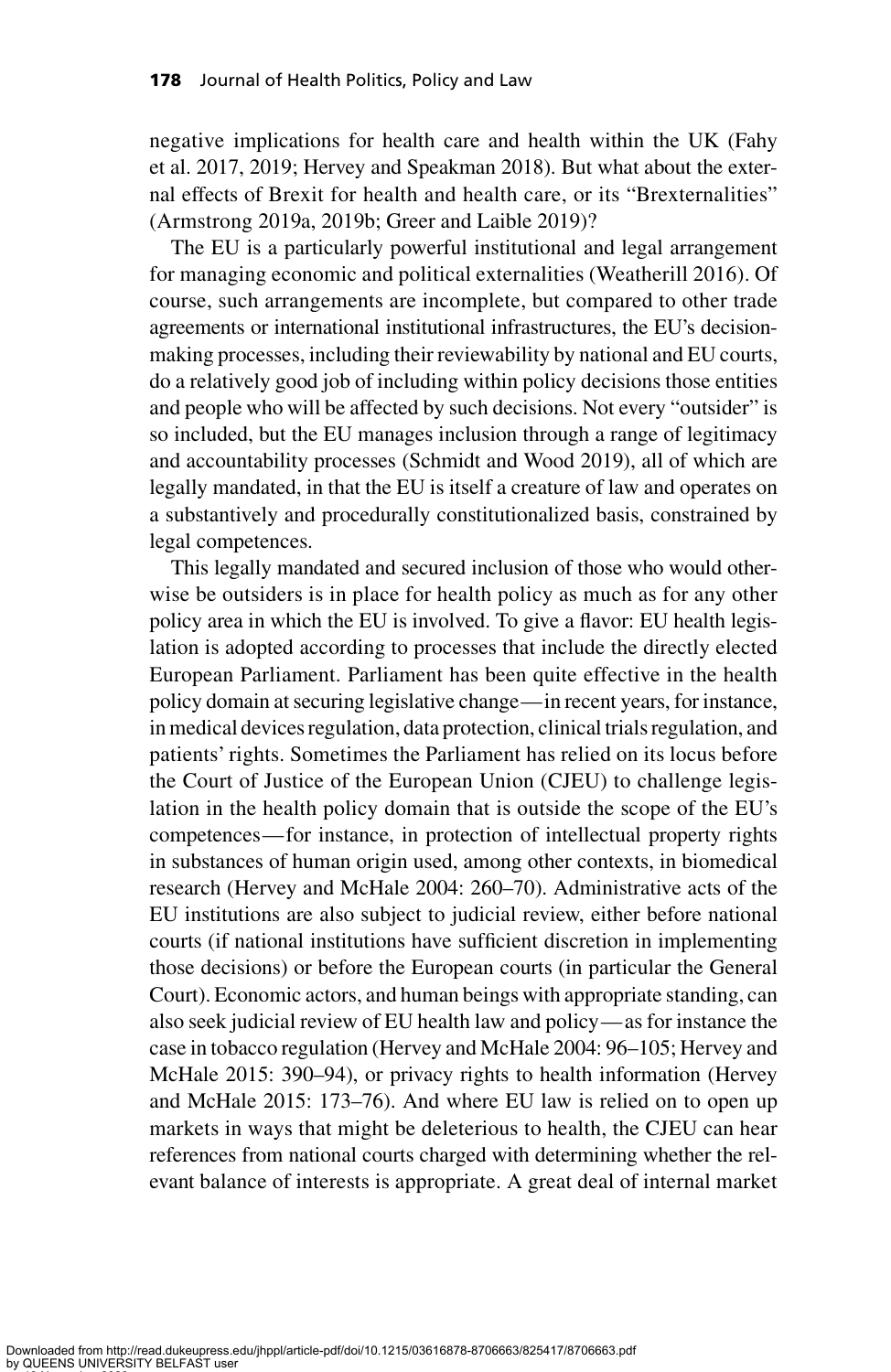litigation on free movement of products involves arguments about proportionate public health protection measures. The balance between opening up opportunities towork or provide services in other member states, through legally mandated mutual recognition of professional medical qualifications, and the securing of patient safety and sustainability of domestic health systems, is also subject to oversight by courts. And so on.

Equally, therefore, when a state leaves the EU, the manner of leaving will result in better or worse management of relevant externalities. Notions such as state sovereignty, or "taking (back) control," which have dominated UK discussions about Brexit, in and of themselves discount externalities. They assume closure of the space within which political decisions are made (at the level of the UK), and the economic, social, or other effects those decisions might have. They leave out accountability to those who are affected, whether within the state concerned (for instance, the question of where EU-held powers are repatriated; McHale et al. 2020) or beyond it. Decisions are not subject to input, output, or throughput legitimacy (Schmidt 2013; Schmidt and Wood 2019) in terms of their external effects: the sovereignty of the nation state (the UK) is here a cipher for appropriate decision making.

Brexternalities thus involve questions about policy legitimacy and accountability. For (some) supporters of Brexit, EU membership by definition dilutes legitimacy and accountability, so leaving the EU can only improve it. But if we accept that legitimacy and accountability go beyond the electorate of the statewhose government takes acts of state sovereignty and being a member state of the EU by definition entails accepting that then we logically also should accept that the consequences of leaving the EU cannot be legitimized internally alone, and at least some outsiders should be included in legitimate decisions about whether—and crucially how—to leave the EU. It follows that some forms of Brexit—particularly those that involve ongoing legal entitlements, and legally mandated institutional structures for dispute resolution—will secure better inclusion of those excluded from the decision to leave the EU than others.

This article explores the ideas articulated above through the principal Brexternalities in the health policy domain. It characterizes those health Brexternalities on the basis of their spatial extent: those affecting subsets of the EU, those affecting the EU as a whole, and those having a global effect. On the basis of the notion of legitimacy articulated above, it argues that "better" Brexits are those that at least attempt to secure some protection for "outsiders" who suffer detriment from a decision made by the "insider" population of the UK who were entitled to vote in the referendum, and from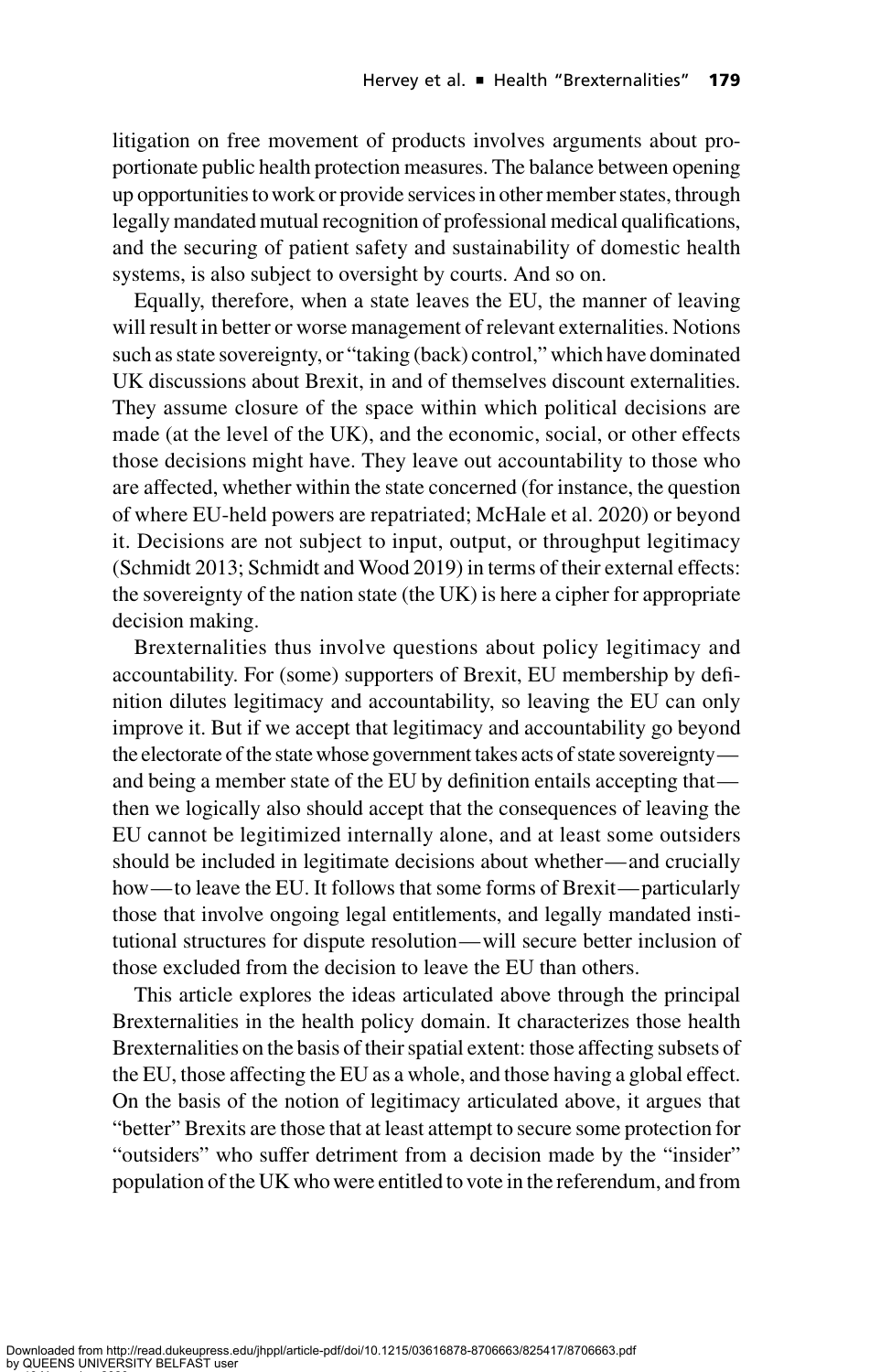the acts of the "insider" UK governments that followed. As will be seen, the concepts of insider and outsider, critical to the definition of externality, are problematic in the context of Brexit as it has unfolded. The article proceeds as follows: after a short methods section, the article explores the concept of Brexternalities, seeking to problematize the notions of insider and outsider using a temporal frame. Focusing on health, it tracks how we might conceptualize insiders and outsiders at different moments in the Brexit processes. The article then turns to the spatial. It outlines three types of health Brexternality: those affecting part of the EU, the EU as a whole, and with global effect. As almost none of our data points to any benefits, the article focuses mainly on the costs of Brexternalities.

#### Methods

This article draws on data from two separate projects led by Jean V. McHale and Tamara Hervey. Hervey and Mark L. Flear are involved in both projects; McHale, Elizabeth Speakman, Matthew Wood, and Ivanka Antova are involved in one of the two. Both involve desk-based research on health law and policy post-Brexit, drawing on a wide range of legal texts, policy documents, parliamentary records, media reporting, and literature. Our analysis of that data sought to determine the likely consequences of Brexit in various health domains: patients, health professionals, healthrelated products and services, and public health.

That data is supplemented as follows. McHale's project involved closed stakeholder consultation workshops held in Belfast, Brussels, Cardiff, and Edinburgh, between October 2017 and January 2018, bringing together around 35 experts from different health policy contexts. McHale and Speakman collected data through 37 semistructured interviews<sup>1</sup> conducted by telephone between November 2018 and February 2019. Hervey's project included 11 in-person semistructured interviews carried out by Flear, Hervey, and Wood between February and May 2019. In both projects, interviewees were identified from the workshops, government and health websites, published literature, and recommendations. They represent a wide range of organizations in the health sector across the key areas of the UK health system broadly defined (patients, professionals, pharmaceuticals

<sup>1.</sup> Research ethics approval was granted by the University of Birmingham for McHale's project in advance of the telephone interviews and by the University of Sheffield for Hervey's project in advance of the in-person interviews. Before each interview, informants were provided with an interview protocol and were required to sign a consent form. Interviews were recorded and transcribed, and additional consent was obtained for the use of quotations.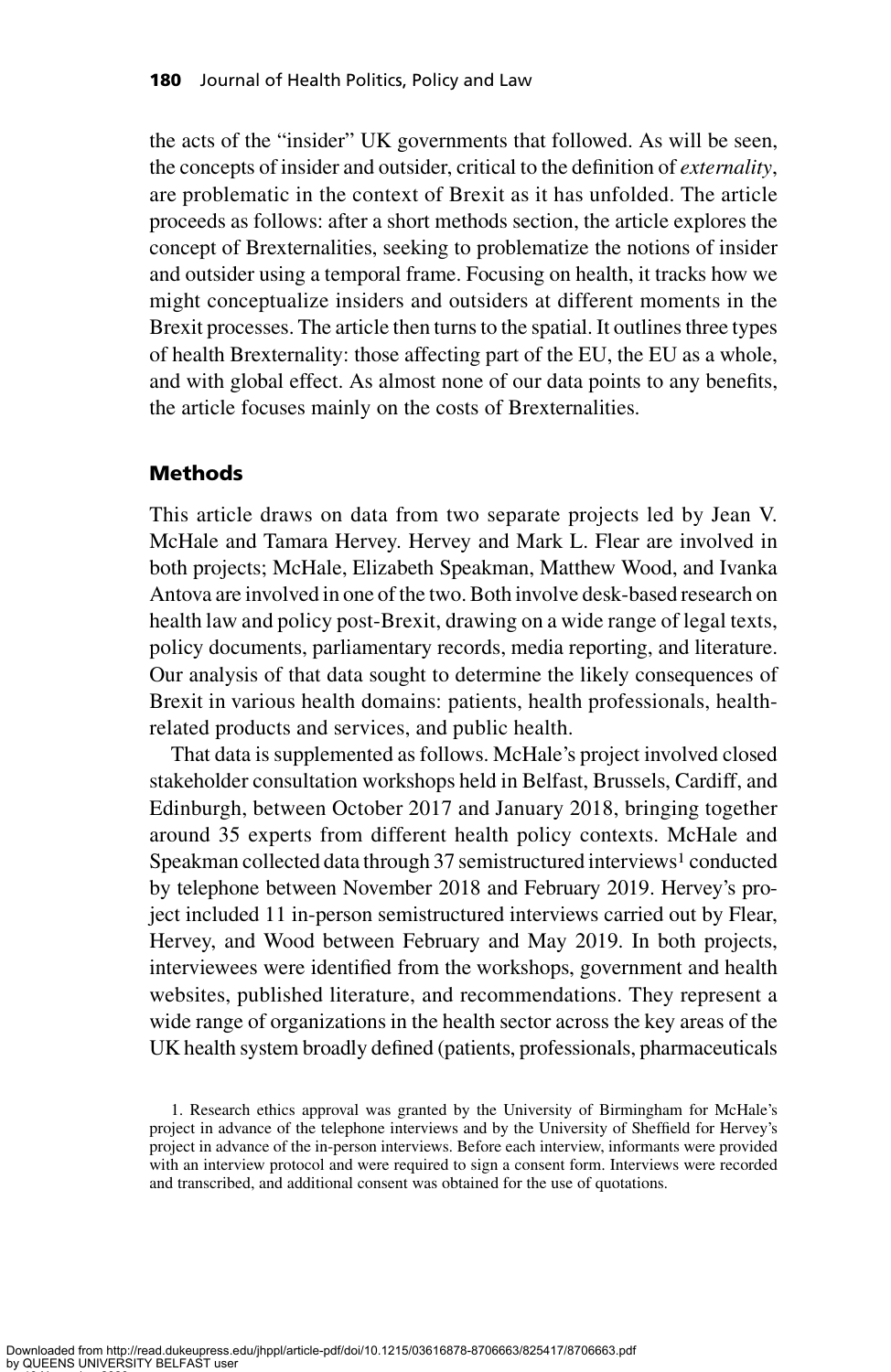and medical devices, health research, and public health). Some interviewees are based outside the UK, or work within pan-EU health structures. Interviews focused on the effects of Brexit from the point of view of the interviewee's particular health policy expertise. Because of the political sensitivity of the information, in the context of ongoing Brexit negotiations, we have maintained the anonymity of interviewees and their organizations. Interviews ranged from 30 minutes to more than 2 hours in length, with most taking around an hour.

## Health Brexternalities through Time

In economics (OECD 1993), an externality is a situation in which the effect of production or consumption of goods and services imposes costs or benefits on others that are not reflected in the prices charged for those goods or services. Economic externalities are particularly prevalent in health and health care (Mankiw 2017), in which, for instance, especially if health care is privatized, the benefits of herd immunity are enjoyed by those beyond the group who bear the costs of individual acts deciding to be vaccinated; and the benefits of health research are felt by those outside the group of those funding it.

By extension into politics, a political externality occurs when actions attributable to a group of people determine policy or law (or both) that applies to and imposes costs or benefits on individuals outside that group. An externality is more pernicious than a mere repercussion because of its excluding effects, which delegitimate the decision made, in the context of a democracy in which decisions are supposed to involve those affected through political processes, and interests are supposed to be protected by legal means of accountability. Members of the insider group determine the political and regulatory environment within which outsiders must operate, without any (direct) way for the outsiders to be involved in the decision making, or to negotiate the terms on which the decision is taken. Furthermore, outsiders have no means by which to hold the decision makers legally or politically accountable for the effects of the decision.

To understand externalities, and their relationship with legitimacy and accountability, therefore, we need to understand who are the insiders and outsiders when a particular decision or set of decisions are made with external effects. And we also need to have a conceptualization of what counts as inclusion in a decision: representation, voice, output, input, thoughput/ process, consideration of relevant interests, accountability for results, and so on. Finally, we might want to pay attention to the ways in which law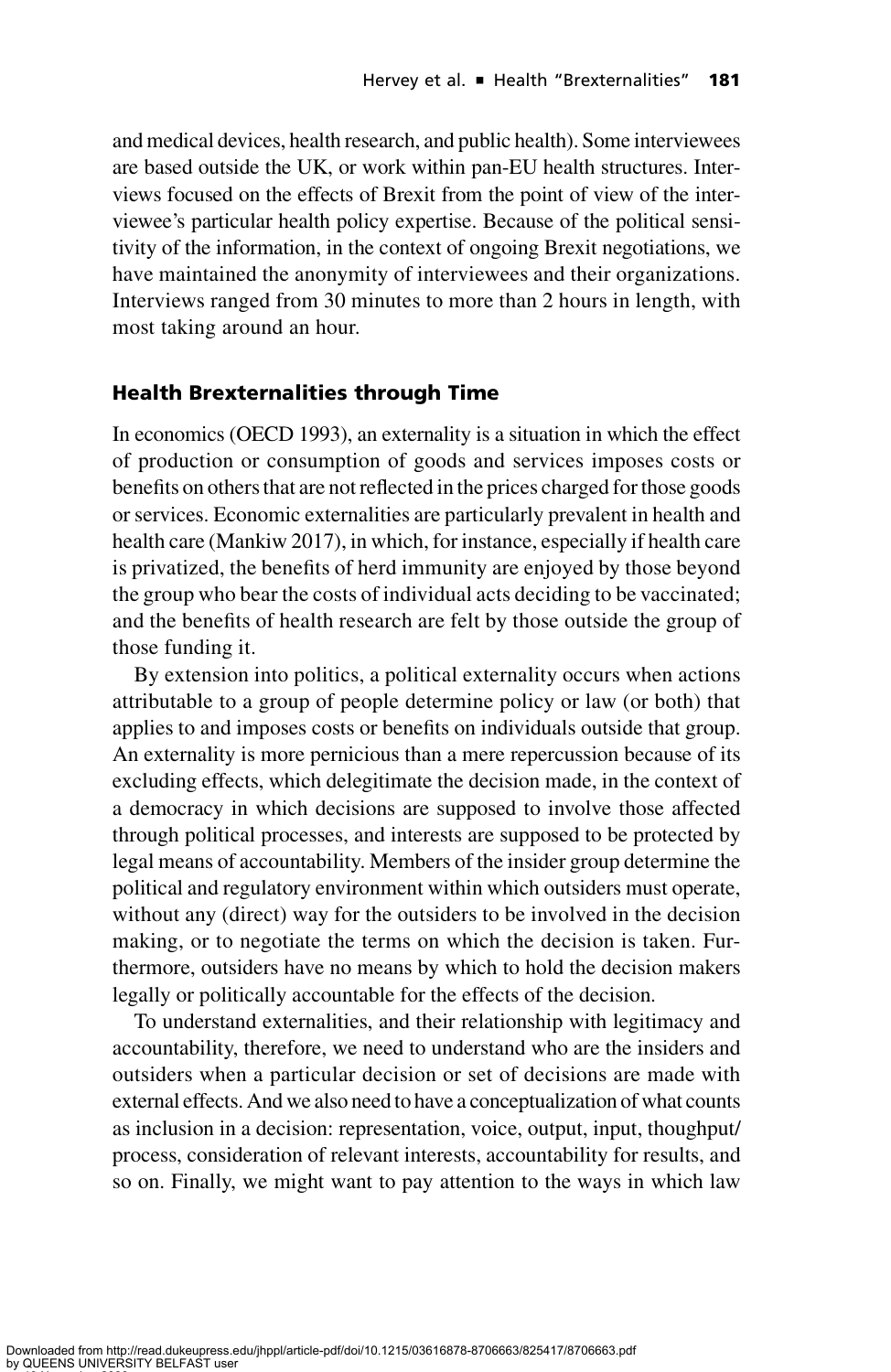structures inclusion—in this regard, socio-legal discourses suggest an inclusive aspiration, which is difficult both logistically and normatively: especially at a moment when state sovereignty is expressed unilaterally, such as Brexit. In all these, attention to the temporal is essential (Armstrong 2017).

Any state policy that has extraterritorial effects in principle involves externalities, as the electorate of other states cannot participate in the policy decision. International organizations like the EU seek to manage externalities (Weatherill 2016). The EU manages externalities in part by using law in at least three ways. Law determines processes by which the external effects of state decisions are managed within the EU's internal market. Legal processes seek to include the whole affected population (within the EU) in electing representative institutions that are part of the EU's decisionmaking process (although of course affected populations outside the EU are excluded). The EU gives outsiders access to judicial oversight of legal and policy decisions. In none of these is the EU complete in its inclusion of those excluded, but the EU achieves greater inclusion than mechanisms of ordinary international (trade) law.

At the moment when the Cameron government called the EU referendum, the European Union Referendum Act 2015 determined the insiders (and, by definition, the outsiders) for the recommendation to the UK government as to whether the UK should leave or remain in the EU. The eligibility to vote in the EU referendum was determined by reference to the UK's general election franchise, framed by domestic (constitutional) law. This involved the exclusion of several groups that have come to be seen as particularly affected by Brexit: 16- and 17-year-olds, UK-resident EU citizens except Irish citizens, and UK citizens resident abroad. Sixteenand 17-year-olds had been eligible to vote in the earlier Scottish independence referendum. UK-resident EU citizens are particularly affected by the loss of rights derived from EU citizenship, which include ability to work within the NHS and to have medical qualifications from other member states recognized in the UK as well as access to health care, along with other social benefits, on the same basis as resident UK nationals.

In the case of UK citizens resident abroad, attempts to use legal means to challenge exclusion were unsuccessful (Shindler and Maclennan [2016] EWHC 957; see Armstrong 2017). This legally blessed configuration of insiders was in effect continued in the Miller ruling ([2017] UKSC 5) of the UK Supreme Court, to the effect that the decision to trigger article 50 of the TEU could not be taken by the government alone but required an act of Parliament (the European Union [Notification of Withdrawal] Act 2017). The question here concerned the legal category of the UK's "own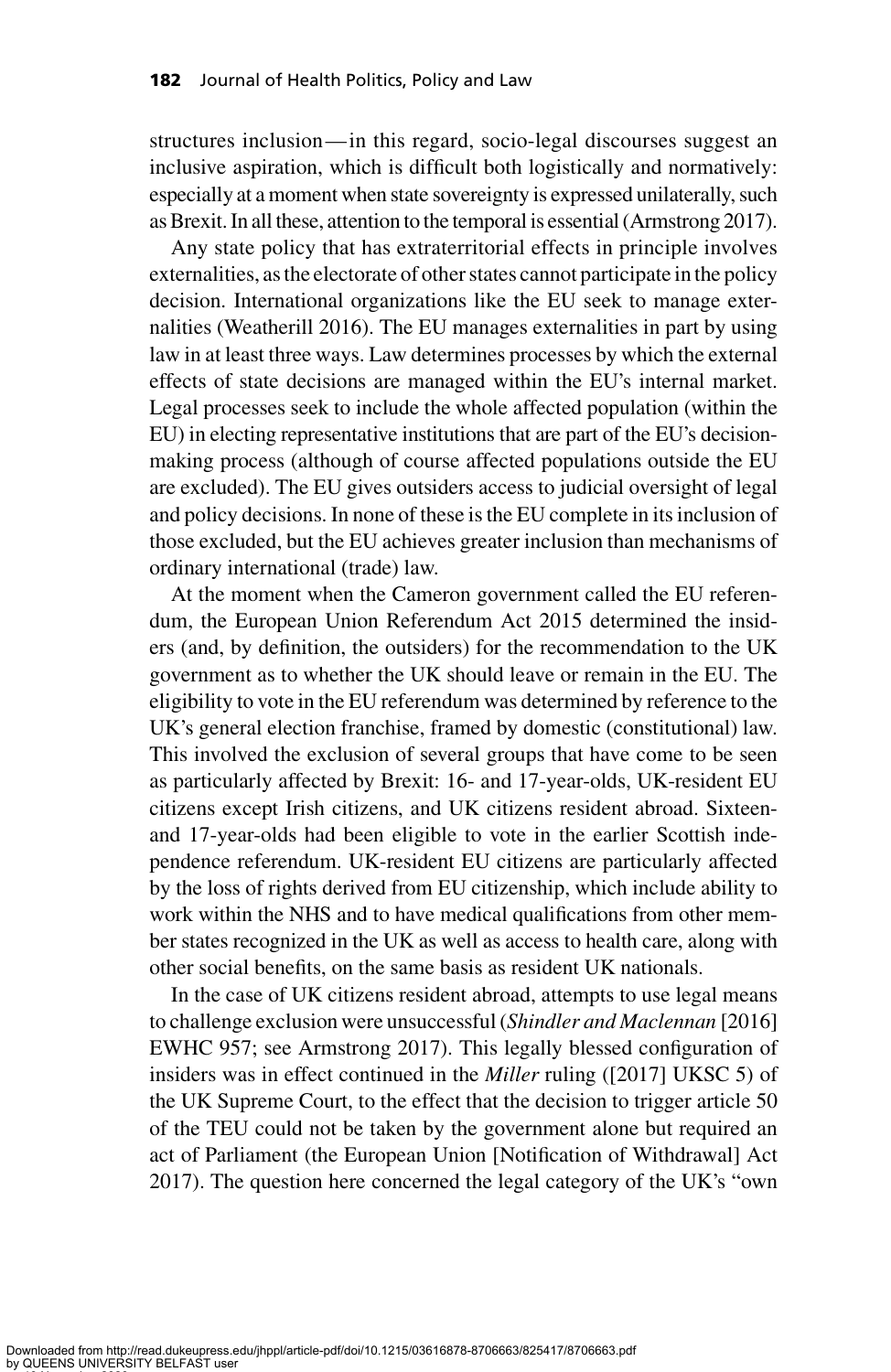constitutional requirements," as mandated by article 50 of the TEU: in other words, the legal frame is a combination of domestic and EU law.

But after the triggering of article 50 of the TEU, the way the decision makers were understood changed to an international law/intergovernmental relations frame. This move was critical to any arguments about the position of outsiders. The UK as the departing member state was the key decision maker on one side of a negotiation, and the Council of the EU-27 was the key decision maker on the other side. Neither negotiating position was the subject of legal challenge. The Council-27's negotiating mandate (European Council 2017) authorized the Barnier negotiating team to negotiate on behalf of the EU-27. Several aspects of it could have been legally challenged, such as the way in which Council-27 interpreted article 50 of the TEU as mandating a particular phasing of negotiations (Withdrawal Agreement before Future Relationship), or Council-27's particular interpretation of the EU's internal market (its indivisibility), leading, for instance, to the Barnier (2017) "steps of doom" position.

The UK's domestic constitutional law precludes such a challenge. But we can infer from the *Wightman* ruling (Case C-621/18) that the decision to withdraw from the EU was a unilateral act of the UK state, acting in an intergovernmental frame as the sovereign government representing the UK population. The reality was, of course, that decisions taken by UK governments as part of the negotiating process could not be said to be legitimated by the whole of the UK population (given the EU referendum franchise and the closeness of the Leave vote); nor could anything about the way in which the UK sought to leave the EU be said to be legitimated by the referendum result, given that the question asked the electorate nothing about how, only whether or not to leave, and neither the 2017 nor the 2019 General Elections offered voters a clear perspective on what type of Brexit each political party would seek to deliver if in power. The UK's negotiating positions for the Withdrawal Agreement and future EU-UK relationship(s), the executive agreement of the Withdrawal Agreement, even the European Union (Withdrawal Agreement) Act 2020: all are acts that are not subject to any/much legitimating control involving any outsiders, and certainly none by judicial review.

At the point of the referendum, Remain voters and Leave voters (and those who abstained) were all insiders in the sense that they had the opportunity to vote in the referendum. But unlike the ordinary political process in the UK, where those whose political party (and preferred policies) are on the losing side have another opportunity to influence decisions at the next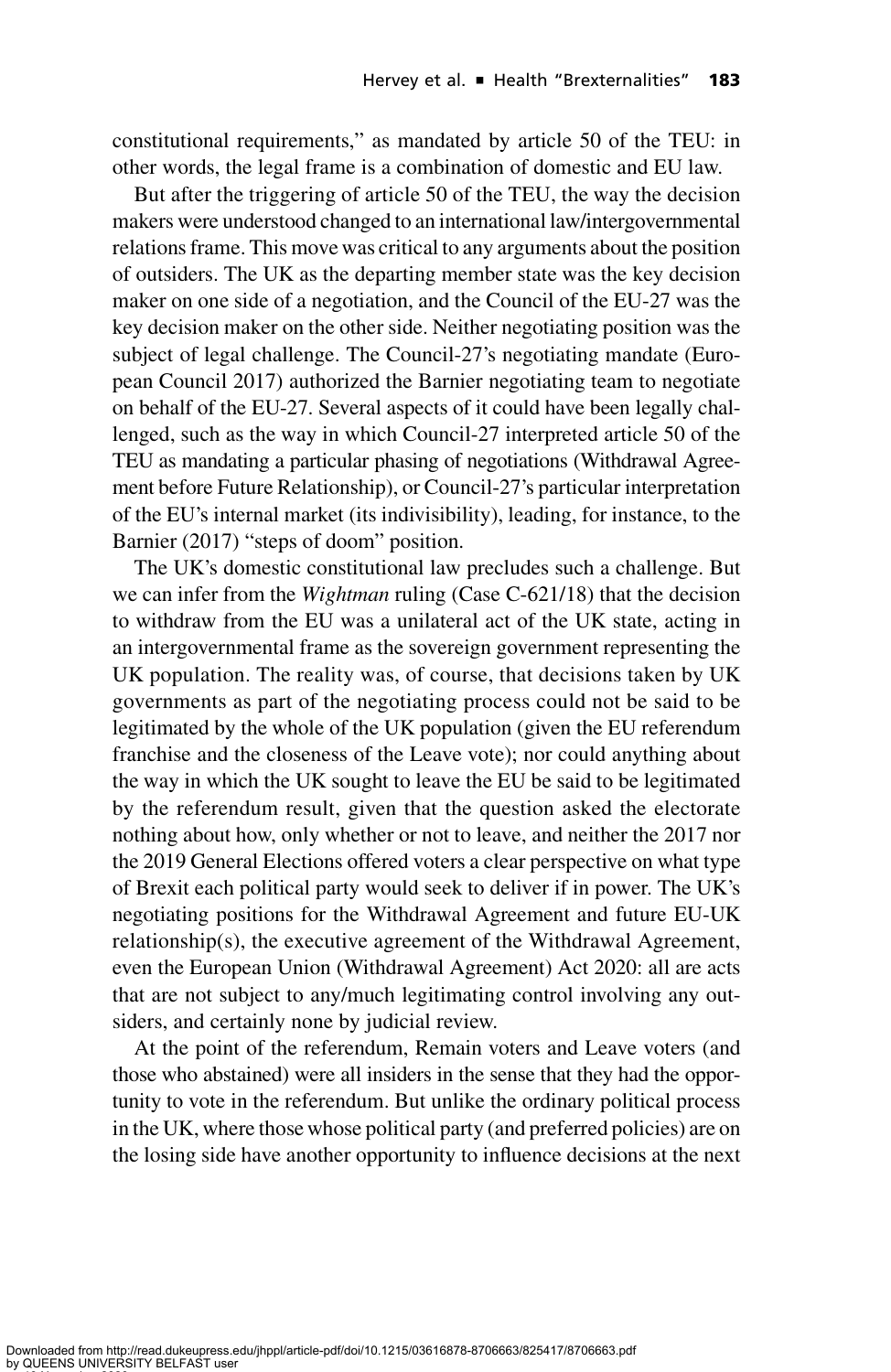general election, the EU referendum was constructed in UK political and constitutional narratives of the main political parties as a one-off vote. This could be seen as imposing externalities not only on those who are now in the electorate and who will be affected by said one-off decision (for instance, those who, in June 2016 were aged 14–17 years or were yet to secure UK citizenship) (some of whom may have voted Leave), but also on those who did or would now, vote Remain.

The Millar ruling confirmed that the devolved governments are also outsiders, in that they have no legal entitlement to resist Brexit within their territories. At least arguably, they ought to be included, given the ways in which the UK's constitutional settlement has evolved during the last few decades (Fabbrini 2017; Dougan 2017). The moves of Scotland's first minister, Nicola Sturgeon, indicating a possible future Scottish "independent and seeking EU Membership" referendum could be constructed as a legitimate and potentially legitimating attempt to reassert the powers of insiders for the Scottish population, who voted to Remain.

Not one of our interviewees from outside the UK, and very few from within (for examples, see McHale et al. 2018, 2020), saw anything other than very minor health benefits from Brexit, and the vast majority of our data regards Brexit as fundamentally detrimental to health and the NHS. Indeed, the majority of interviewees focused on how EU-UK relations in health policy fields could be structured so as to secure as much continuity as possible with the status quo. Health experts (among experts in general) can be constructed as outsiders in the referendum process (which excludes any special claims to expertise, giving only one person, one vote) and in processes that unfolded after the referendum about the form that Brexit would take. Political narratives about the referendum result—for instance to the effect that "this country has had enough of experts" (Mance 2016) excluded from policy decisions stakeholders who would normally have been included on account of their policy expertise. For instance, the UK government's decision to authorize the secretary of state for health to permit the substitutability of medicines by pharmacists, without reference to the prescribing medical professional, in the event of medicines shortages following a "no-deal" Brexit, excluded many stakeholders, such as patients groups and medical professional organizations, whom some of our interviewees told us would normally have been included in such a policy process. Rather, the "will of the people" as understood as expressed in the referendum vote, displaces inclusion of expertise. That exclusion did not, however, found a basis for judicial review (Good Law Project 2019).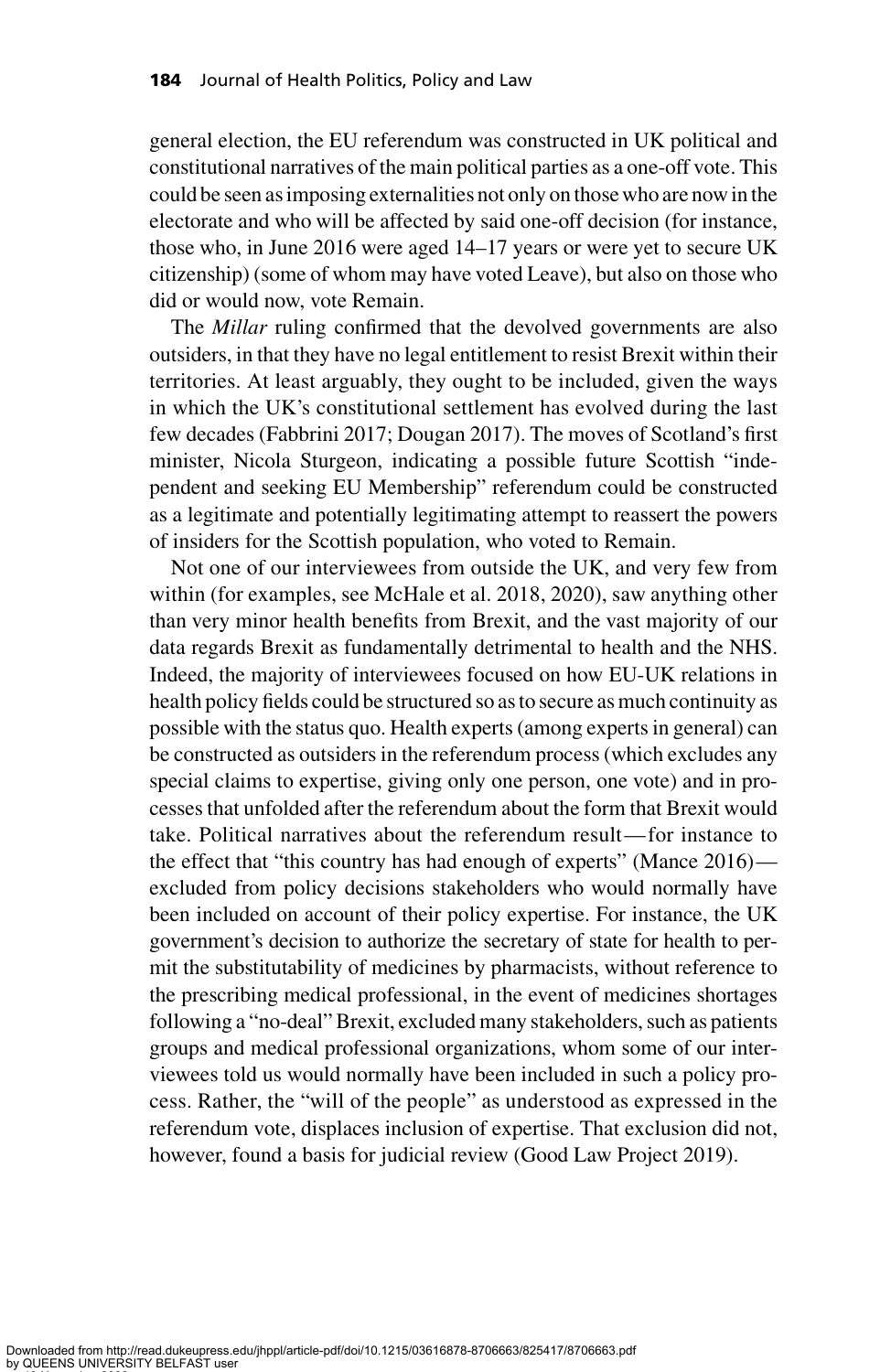Moreover, as time passed, the position of the UK Parliament vis-à-vis its government became more and more difficult to square with any notion of accountability or legitimacy through ordinary processes of parliamentary representative democracy. The way in which both main parties (Conservatives and Labour) were split between Leave and Remain de facto precluded effective parliamentary opposition, which is crucial in the UK constitution to secure the inclusion of those voters whose preferences are not reflected in any particular government. Indeed, various moves by the House of Commons, such as "indicative votes" or the Cooper Bill 2019, could be seen as members of Parliament (MPs) as outsiders trying to become insiders. In the health domain, even the Secretary of State for Health was an outsider to Brexit negotiations under the May and Johnson governments, as he was not one of the ministers "around the table" when decisions on the UK position were taken. Furthermore, our MP interviewees expressed concern over the perceived inability of MPs to hold government to account in even the most rudimentary ways, such as by securing transparent access to relevant information (House of Commons Health and Social Care Committee 2017, 2018a, 2018b). Interviewees saw this as an example of how far removed from the ordinary political realm the Brexit process had become.

To summarize: the way in which questions of how to leave the EU were resolved as time unfolded resulted in "othering" increasingly significant groups within the UK, even though those groups were insiders in the original referendum decision.

But of course, the effects of the decision whether to leave the EU, as well as how to do so, ripple far beyond the UK, EU nationals resident in the UK, and UK nationals who have been resident in the EU for more than 15 years.

UK-based companies, which supply products across the EU, need to shift regulatory interactions to other member states, so as to secure continued access to the EU's internal market. Medicines and devices regulation is a case in point, in which the UK was/is a highly reputable place to undergo regulatory oversight, securing certainty for industry operators as well as patient safety. CE certificates need to be "migrated" to the British Standards Institution's Dutch entity or to another EU-established notified body. Ninety-nine percent of centrally authorized medicines had been brought into regulatory conformity by April 12, 2019 (European Commission 2019a), and a relocated European Medicines Agency (EMA) completed this work, alongside ongoing work on UK nationally authorized medicines. The costs of relocation of the EMA include the physical costs of moving, but also the delays caused to the EMA's work.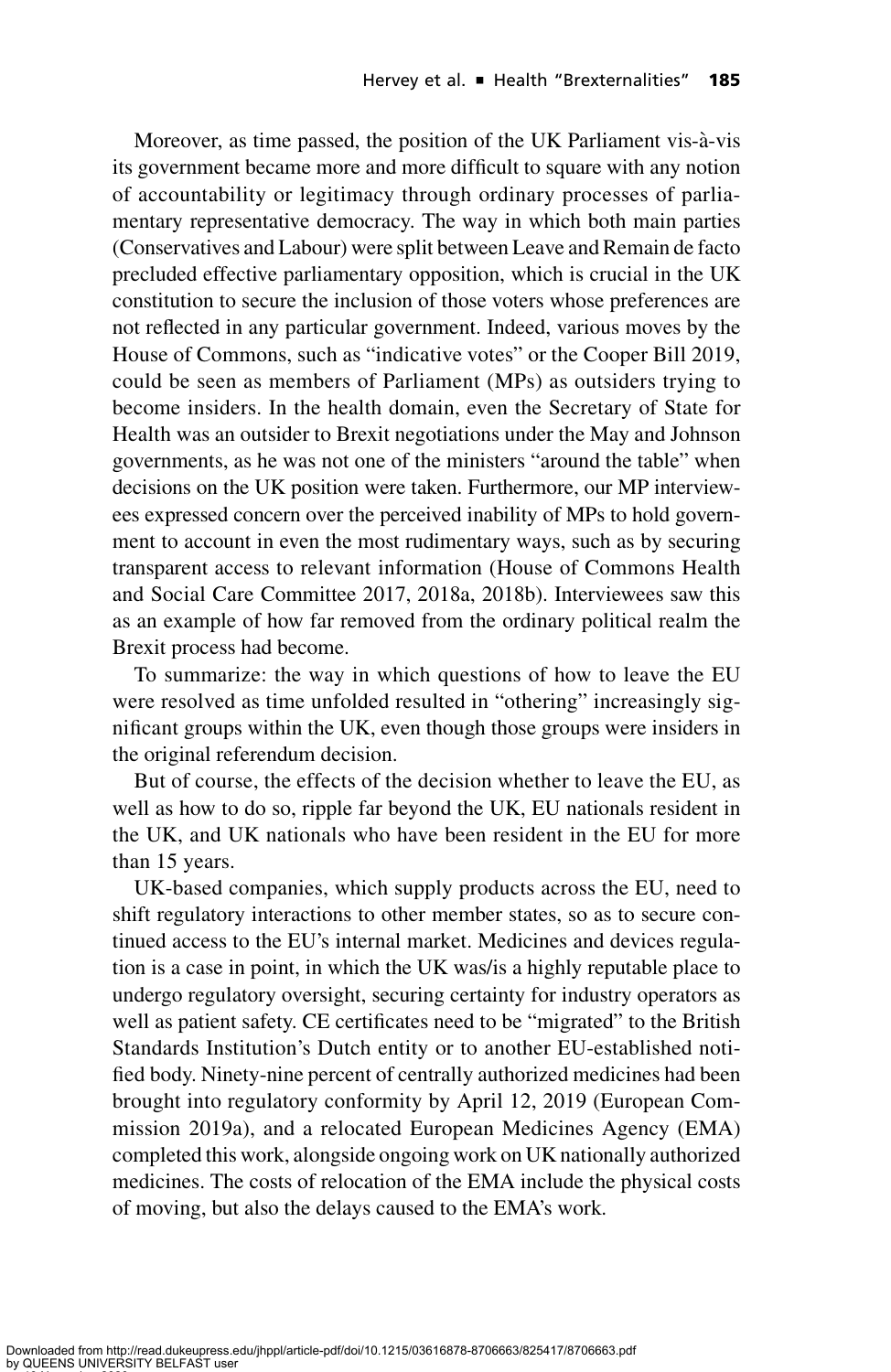National administrative capacity had to be expanded, for example in the Dutch and French ports, and in airports. Pharmaceuticals batch-testing facilities needed to be transferred from the UK to the EU. Companies such as AstraZeneca, and organizations like the European Federation of Pharmaceutical Industries and Associations, warned of the complexities of securing supply of medicines, especially to countries such as the Netherlands and Belgium. Even though supply was secured (Guarascio 2019), there are obviously cost implications. Legal changes were also necessary, for example Spain's no-deal legislation, which included an attempt to secure health care access for UK pensioners in southern Spain. All these activities involved negative implications, not least in the form of lost opportunities for the public and private expenditure that could otherwise be used for other purposes.

Even if Council-27's negotiating position might have been said to be representing interests of firms and people in the EU-27 at a broad-brush level, that cannot account for the more granular decisions being taken at both EU and national levels. And those types of decisions have significant effects, inter alia in the health policy domain.

To summarize, a "health Brexternality" has the following features: the effects of leaving the EU impose costs on the health of others who were unable to be involved in the decision to leave the EU, or in decisions about the manner in which the UK left the EU. Brexternalities thus involve questions about policy legitimacy and accountability of post-Brexit health governance. Health Brexternalities are not, however, evenly felt: their impact is differential on the basis of spatially determined modalities.

## Spatially Differentiated Health Brexternalities

Where health services or products provision is particularly closely tied to the UK, health Brexternalities are most severe. The prime example of this is in the Republic of Ireland, which is the EU state with the closest historical, political, and economic ties with the UK. It is discussed below. But other examples also emerged from our research: both from the desk-based analysis and especially from the interviews. These involve countries like Spain, with a high concentration of UK nationals receiving health care, due to the climate; Malta, which has been closely integrated with the UK in terms of medicines supply and regulatory capacity building; and Central and Eastern Europe, where the UK was seen as the ideal place to train as a medical professional.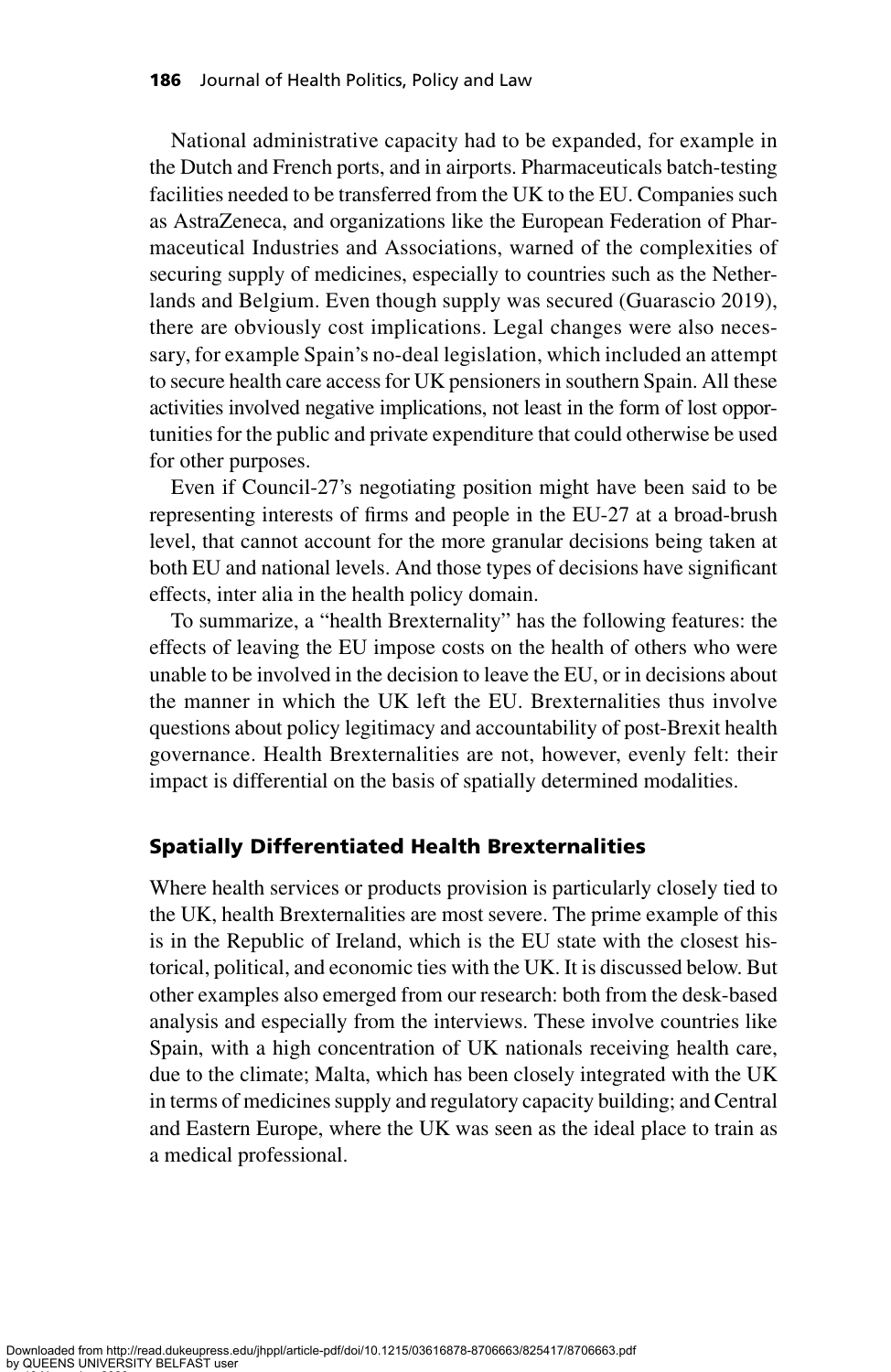#### Southern Europe (Spain)

In certain areas of Spain and other parts of southern Europe, significant communities of UK nationals have chosen to reside postretirement. Estimates suggest around 190,000 UK pensioners are in this situation (House of Lords 2018), although official figures probably hide significantly more people who in effect live between the UK and Spain, spending some of each year in either place (Benton et al. 2018; Menon 2019). Sometimes this is on medical advice: the warmer climate suits certain chronic conditions. These people relied on EU law rights to access health care. Removing those entitlements, unless replaced with something else, would mean they would need to have private health insurance, a significant cost and burden, especially for those with chronic or multiple conditions for whom insurance might be unaffordable or simply not available (McKee and McKee 2018).

Under the Withdrawal Agreement (WA), article 32, entitlements to access medical care will continue as long as UK nationals in EU countries continue to be in a cross-border situation after December 31, 2020. The European Commission's view is that article 32 of the WA also extends entitlements to access medical care through the European Health Insurance Card to EU nationals resident in the UK, on visits to the EU. This is one of the aspects of the Withdrawal Agreement in which rights and obligations continue past the Agreement's transition period. According to articles 126 and 132 of the WA, this period ends on December 31, 2020, unless the WA's Joint Committee (an institution comprising representatives of the EU and UK, which supervises implementation of the WA; see article 164 of the WA) agreed otherwise before July 1, 2020, which they did not. Brexternalities are significantly reduced with this type of Brexit (Armstrong 2019a), although the cross-border situation would be disrupted, and hence rights lost, if a UK patient returned to the UK and then sought to go back to Spain, or if an EU national left the UK in such a way as to lose the "ordinary residence" that entitles access to the NHS (and hence responsibility of the UK's NHS for necessary health care on a visit to an EU country).

Some UK nationals in EU countries could rely on EU law covering "third country nationals," which grants some rights, including potentially to health care, to those resident for more than five years (Long Term Residents Directive 2003/109/EC). The Long Term Residents Directive article 11(1) requires member states to treat those within its scope on an equal basis as nationals in terms of, inter alia, access to services available to the public, and to social protection and social assistance. However, member states may restrict this entitlement to "core benefits" only (article 11(4).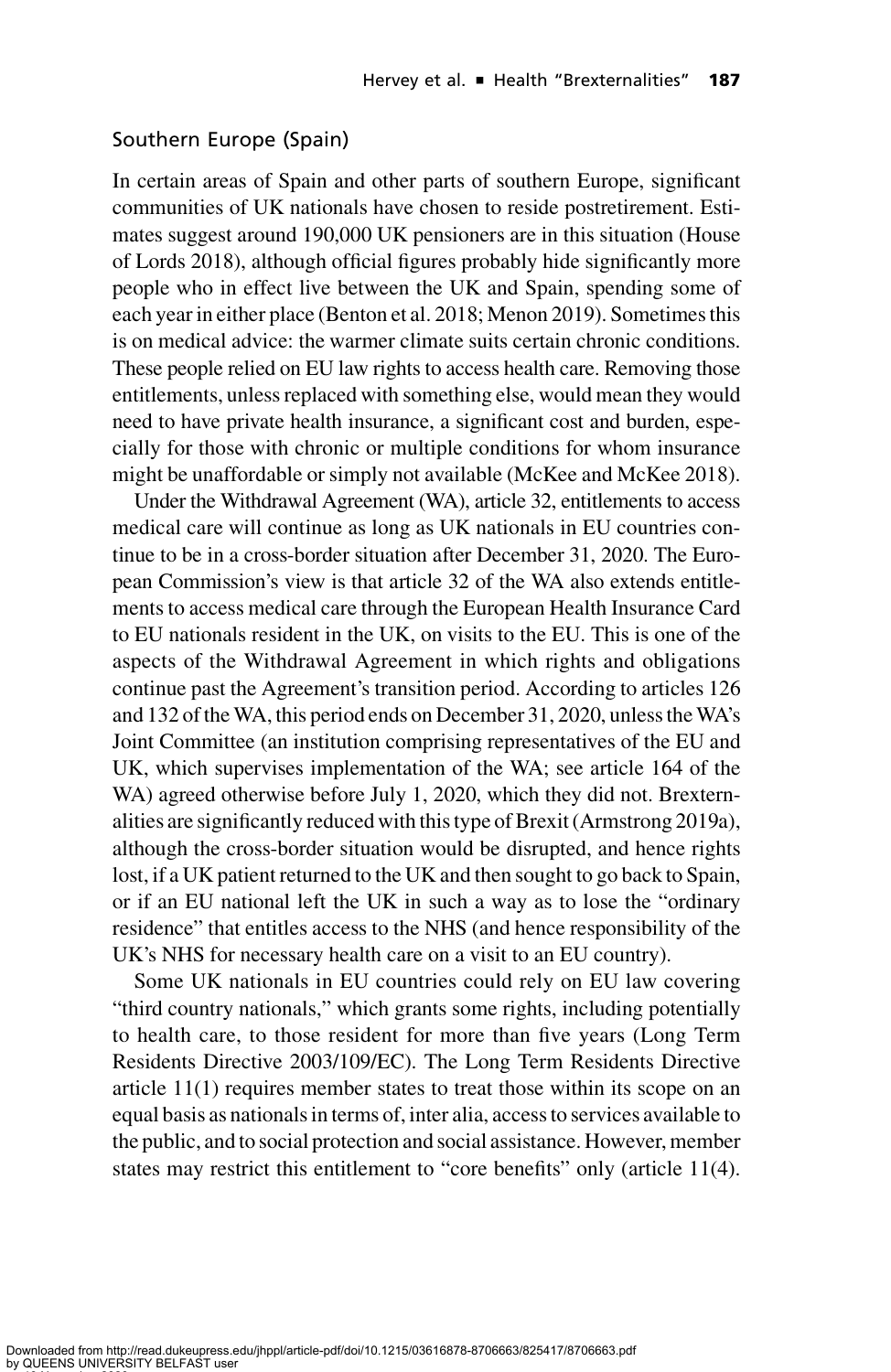The CJEU has defined such core benefits in a housing case (Kamberaj 2012; see also European Commission 2019a) as those which enable individuals to meet their basic needs, such as food, accommodation, and health. But the scope of this provision is untested in the context of health care.

In addition to the Withdrawal Agreement, effects of Brexit on health outside the UK need to take into account domestic law responses. Spain, along with several other EU countries, took steps to reduce the negative effects of a no-deal Brexit on resident UK nationals. Its Royal Decree-Law 5/2019, March 1, 2019, sought to grant UK nationals in Spain the same rights that they previously enjoyed, including access to health care (articles 2 and 13). On its face, this approach would significantly reduce health Brexternalities. But there are a number of potential problems.

First, these legal measures are subject to the principle of reciprocity. In other words, for UK nationals to continue to enjoy rights in Spain, Spanish nationals in the UK would need to be given the same rights that they previously enjoyed. The text of Decree-Law 5/2019 provides that the UK has to guarantee rights "on the same terms and subject to the same conditions" as pre-Brexit. It is not clear whether the terms and conditions concern only the substantive content of the rights at issue (access to health care as if a UK national), or whether they are also to do with the enforceability or the legal source of the right. Interpreted literally, the terms and conditions of the current position include the qualities of EU law, such as its enforceability before national courts, its primacy over conflicting domestic law, and the ability to refer questions to the CJEU on authoritative interpretations of relevant rights. These are all guaranteed by the Withdrawal Agreement. However, looking at the substance of the relevant rights, the terms on which Spanish nationals will access the NHS post-Brexit are under the new "settled status" regime, which involves some small substantive differences (mainly concerning family members) to EU citizenship entitlements, but crucially significant procedural differences. And, if the UK were to move post-2020 to impose any new administrative constraints on access to the NHS for Spanish nationals in the UK, either visitors or people there longer term, that were not in place before, that would jeopardize the condition of reciprocity in the Spanish law.

Second, the Spanish law only involves an undertaking to treat "persons entitled to healthcare in the UK or Gibraltar by the relevant British entities." Entitlement to nonemergency secondary-care medical treatment in the UK is on the basis of ordinary residence, not citizenship. So someone who is not "ordinarily resident" in the UK (because they are resident in Spain) would not be covered by this decree-law. So there is a potential gap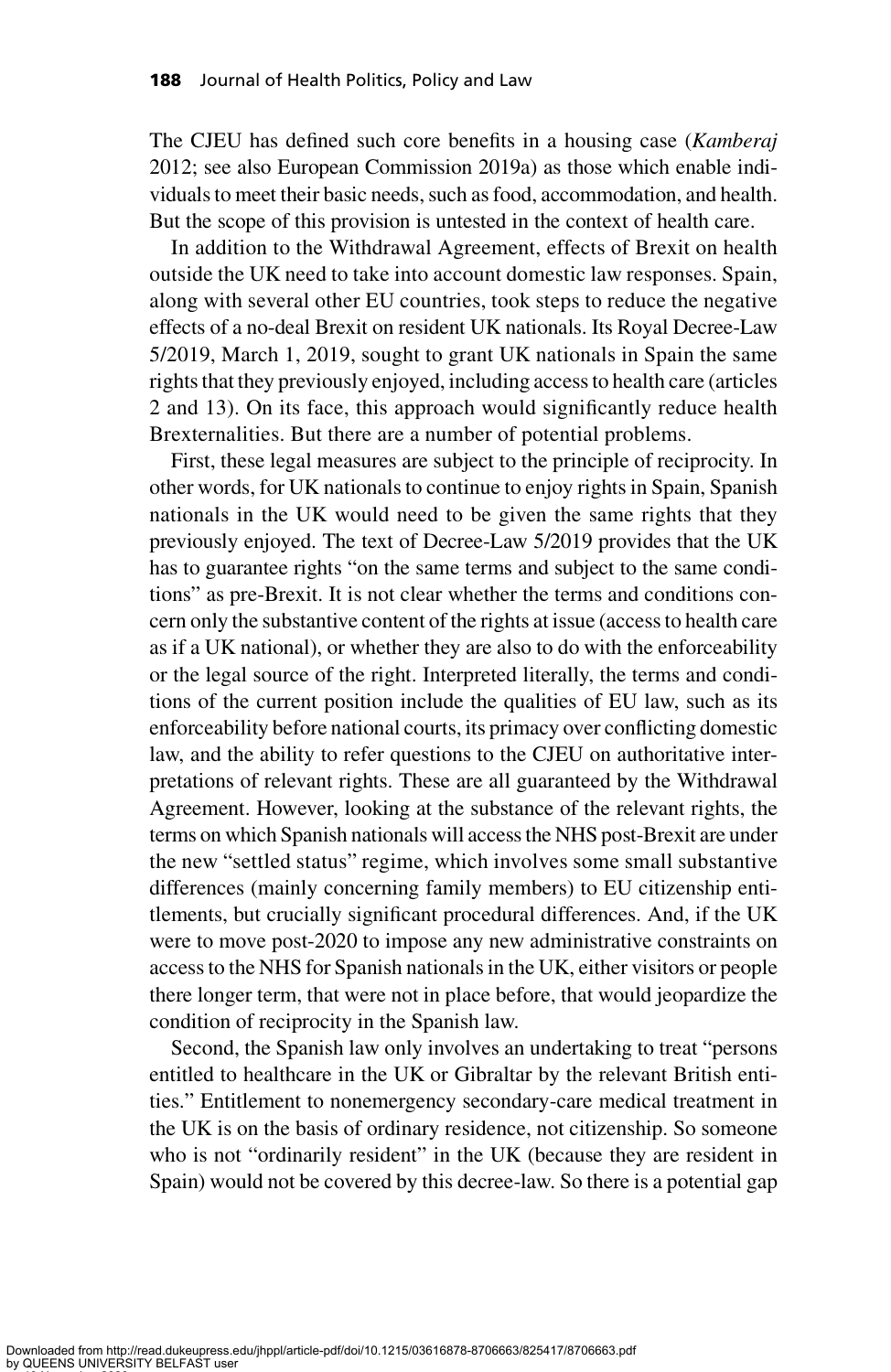in protection for those who have not been resident in Spain long enough to fall under the EU's Long Term Residents Directive but have been resident in Spain too long to be ordinarily resident in the UK for the purposes of accessing health care.

Third, on a practical level, the UK also has to reimburse the Spanish authorities for the health care undertaken. This is covered by the Withdrawal Agreement, article 34. The costs of putting this new reimbursement system in place are among the health Brexternalities at issue.

## Small States with Close UK Health Ties (Malta)

Historic ties in the health domain between the UK and small states, especially English-speaking states, like Malta, affect the way health Brexternalities will be felt in different parts of the EU. Small states often have close economic ties with large states with whom they have historic or colonial legacies, working closely in similar regulatory frameworks and traditions (Corbett and Veenendaal 2018). Malta's health care system worked with the UK's Medicines and Healthcare Products Regulatory Agency (MHRA), which authorizes pharmaceuticals for market access, even before Maltese accession to the EU. Many medical professionals, particularly specialists, practicing in Malta qualified in the UK. The MHRA trained the Maltese health inspectorate.

Some 60–70% of medicines used in Malta come through the UK, supplied by UK-based agents. Maltese doctors are accustomed to prescribing them and patients to using them. Security of medicines supply is therefore a huge potential Brexternality for a country like Malta (Musazzi, Di Giorgio, and Minghetti 2020). The Maltese authorities sought to mitigate these problems by working with stakeholders to stockpile and to convince them to secure different supply chains, from other EU member states, or at least from a supplier that holds a marketing authorization in another EU member state.

This is far from easy because medicines need to be labeled and product information leaflets supplied in one of Malta's official languages. The market in Malta is too small (450,000 patients) to justify relabeling in Maltese, and English is an official language, hence the current practice of using packaging that is also used in the UK. Multilingual labeling is another possible approach, but many EU countries do not accept English on their pharmaceutical packaging as an additional language. Our interviewees suggested that some pharmaceutical companies, particularly the larger ones, were reluctant to undertake the costs of securing regulatory compliance to supply the Maltese market. They expressed concerns that these costs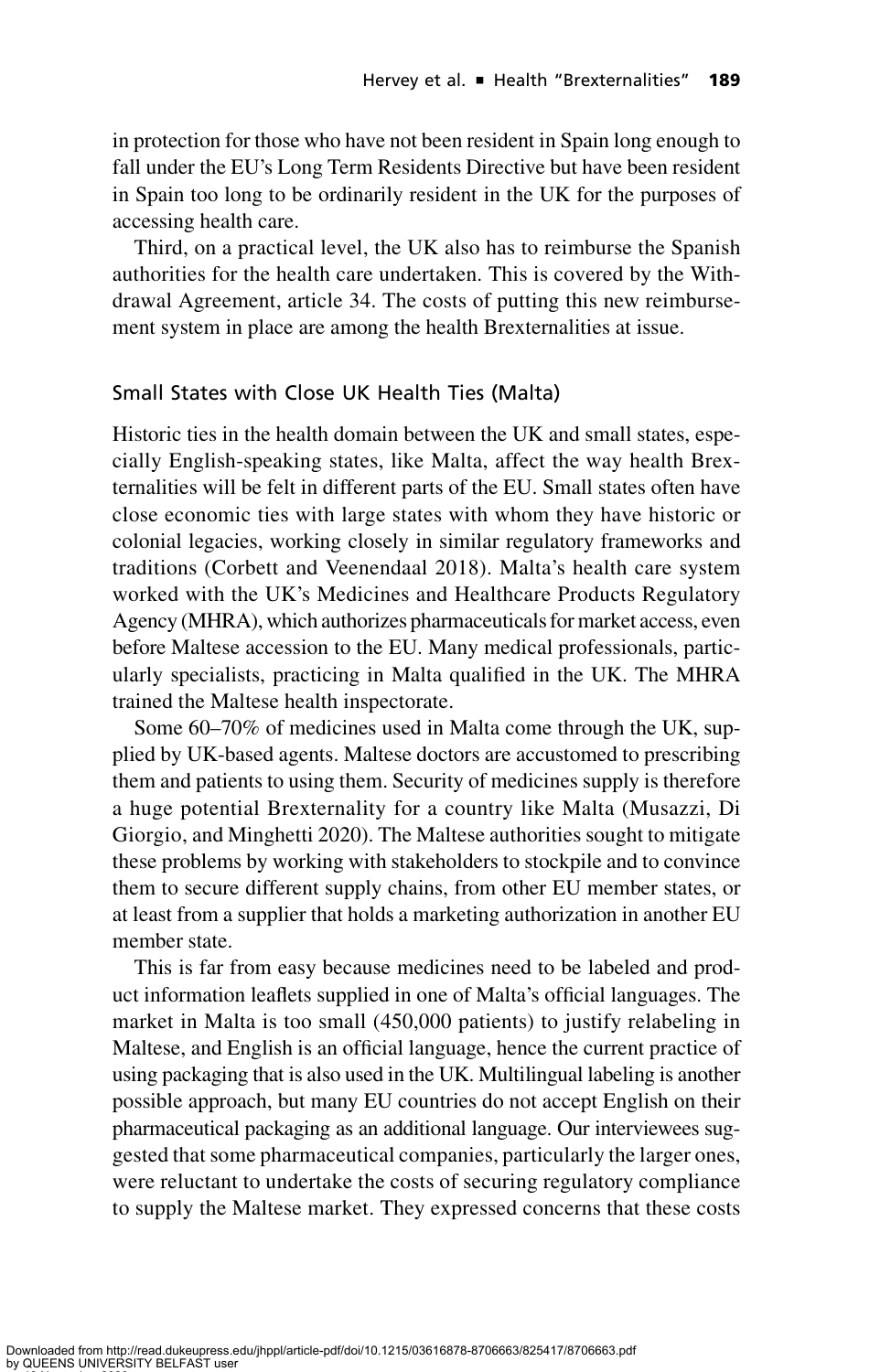would end up with the end-users (patients), and that this burden would fall disproportionately on the older population, with chronic conditions. They also suggested that these health Brexternalities are largely hidden from the public domain, and that public knowledge about these costs of Brexit in Malta is scarce.

## States with Ties to UK Health Workforce (Central and Eastern Europe)

The UK labor market and market for services offers a particular draw for EU nationals, especially those from Central and Eastern European states, because of its relative openness, flexibility, and light regulation (Greer 2019). This is the case in the health care domain as much as in other contexts more associated with such labor and service mobility, such as fruit picking or plumbing. The Standing Committee of European Doctors (2017) strongly urged the Barnier negotiating team to secure future mutual recognition of UK medical qualifications in the EU. This has been achieved in part in the Withdrawal Agreement, for ongoing recognition of qualifications that were recognized before the end of December 2020. At the time of writing, information on the arrangements under the proposed future EU-UK trade relationship suggests they will fall far short of that.

There are particular concerns for medical professional capacity building in Central and Eastern European states, where the opportunity to qualify in the English language provides a strong incentive for medical professionals to spend part of their career in the UK, particularly benefiting from the ability to secure specialist qualifications (Kuhlmann et al. 2017). Future health workforce planning in those states is thrown into jeopardy by these health Brexternalities. The Netherlands, Ireland, or Sweden may offer alternative opportunities, but none is as large or as open as the UK as a labor market (Greer 2019). Some of our interviewees suggested that Australia or the United States are likely alternative destinations. They also warned that there is unlikely to be a benefit to Central or Eastern European states of less outward migration of medical professionals: salary levels in those states are insufficient to suggest that UK-based medical professionals will return to their home state.

## Ireland

It is probably impossible to estimate the risks in general of Brexit to the island of Ireland, and we do not attempt to do so here. As de Mars et al. (2018) show, the particular fragility of the "bordering" and "de-bordering"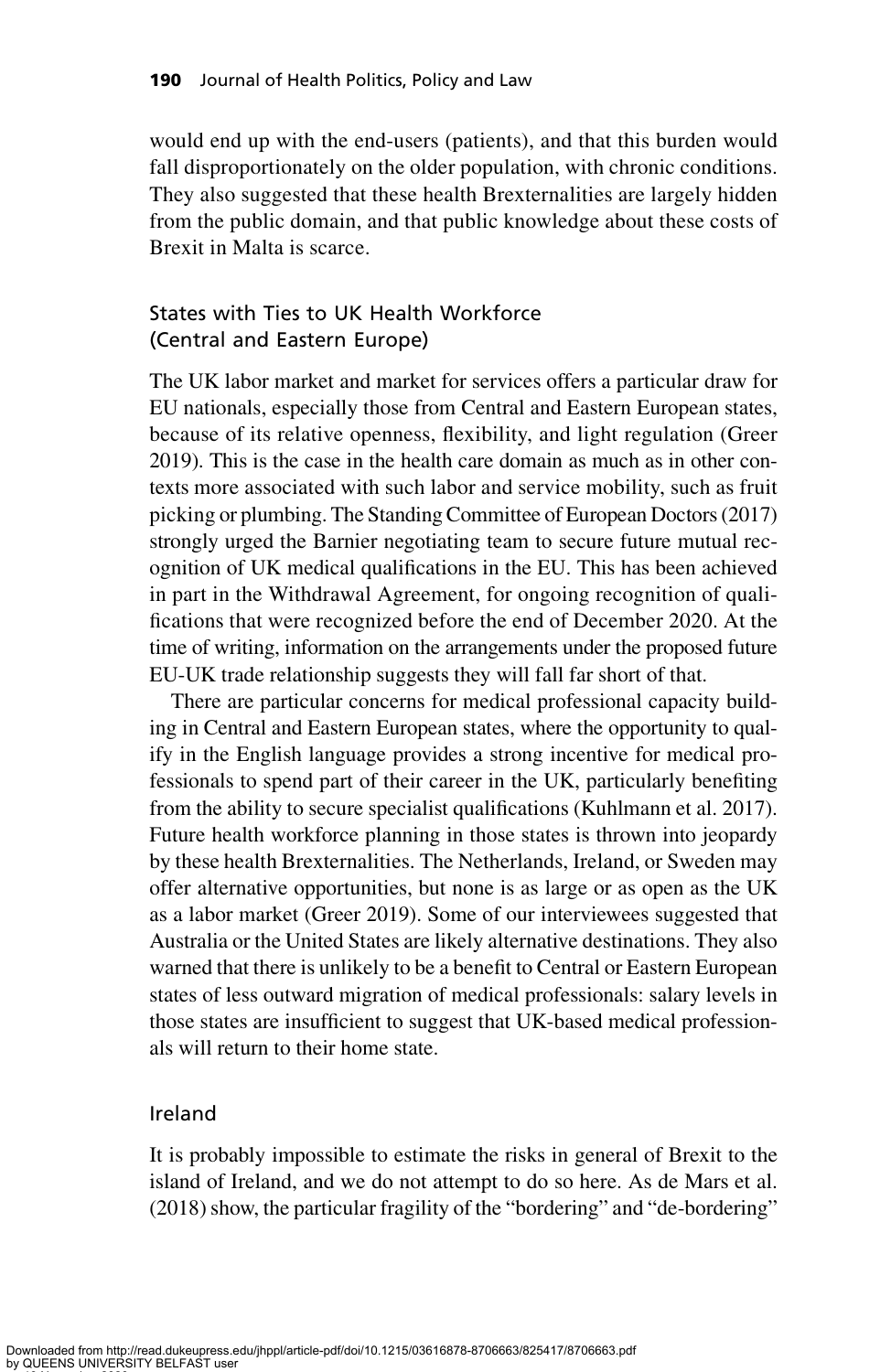of Ireland is profoundly affected by the potential "re-bordering" entailed in Brexit. Ireland is closely integrated with the UK through integrated supply chains; Britain accounts for 30% of Irish imports; most analysis shows substantial sector-specific economic losses in Ireland as a result of Brexit (Egan 2019; Copenhagen Economics 2018).

Health is only one domain—but an important one—in which the island of Ireland has essentially become an integrated entity, albeit an entity that takes a formal form of Ireland, and Northern Ireland, as a devolved part of the UK (McHale et al. 2020). Not all the legal and political mechanisms supporting that integration come directly from EU membership, which makes it hard to disentangle effects of Brexit on health (or anything else) in Ireland. The Good Friday Agreement's power-sharing model is based on cooperation and working together (CAWT) in both North-South (Northern Ireland and the Republic of Ireland) and East-West (Republic of Ireland and the UK as a whole) dimensions. The CAWT model supports integrated health care systems across the island of Ireland, and also other parts of the UK, such as Scotland, through Interreg funding (Commons Health and Social Care Committee 2017). Health is thus one of the successes of the Good Friday Agreement (de Mars et al. 2018: 4). Pharmaceuticals, devices, and consumables supply chains are deeply integrated on the island of Ireland, and this is supported by EU law on free movement of products. The health workforce, especially in the geographical north of the island, is essentially shared. Some of this is supported by EU law (such as on mutual recognition of qualifications). But other aspects are embodied in the Common Travel Area, which takes legal form in a set of parallel rules within UK and Irish law (de Mars and Murray, 2020; McGuinness, Gower, and Wilkins 2019; Ryan 2001).

Any division of the island of Ireland through re-bordering, even of the lightest nature, involves Brexternalities for health in both Northern Ireland and Ireland. These will be felt predominantly in access to medical products such as pharmaceuticals and medical devices as well as provision of health services and the health workforce. The UK and Irish governments intend that the Common Travel Area secures continued access to emergency, routine, and planned publicly funded health services of British patients residing in Ireland and Irish citizens residing in the UK (Lidington and Coveney 2019), but this is yet to be tested in administrative or judicial contexts.

Although formally Ireland and Northern Ireland have separate health systems, in practice the two systems are highly integrated. One potential health Brexternality, recounted in our interviews, is the possible return to a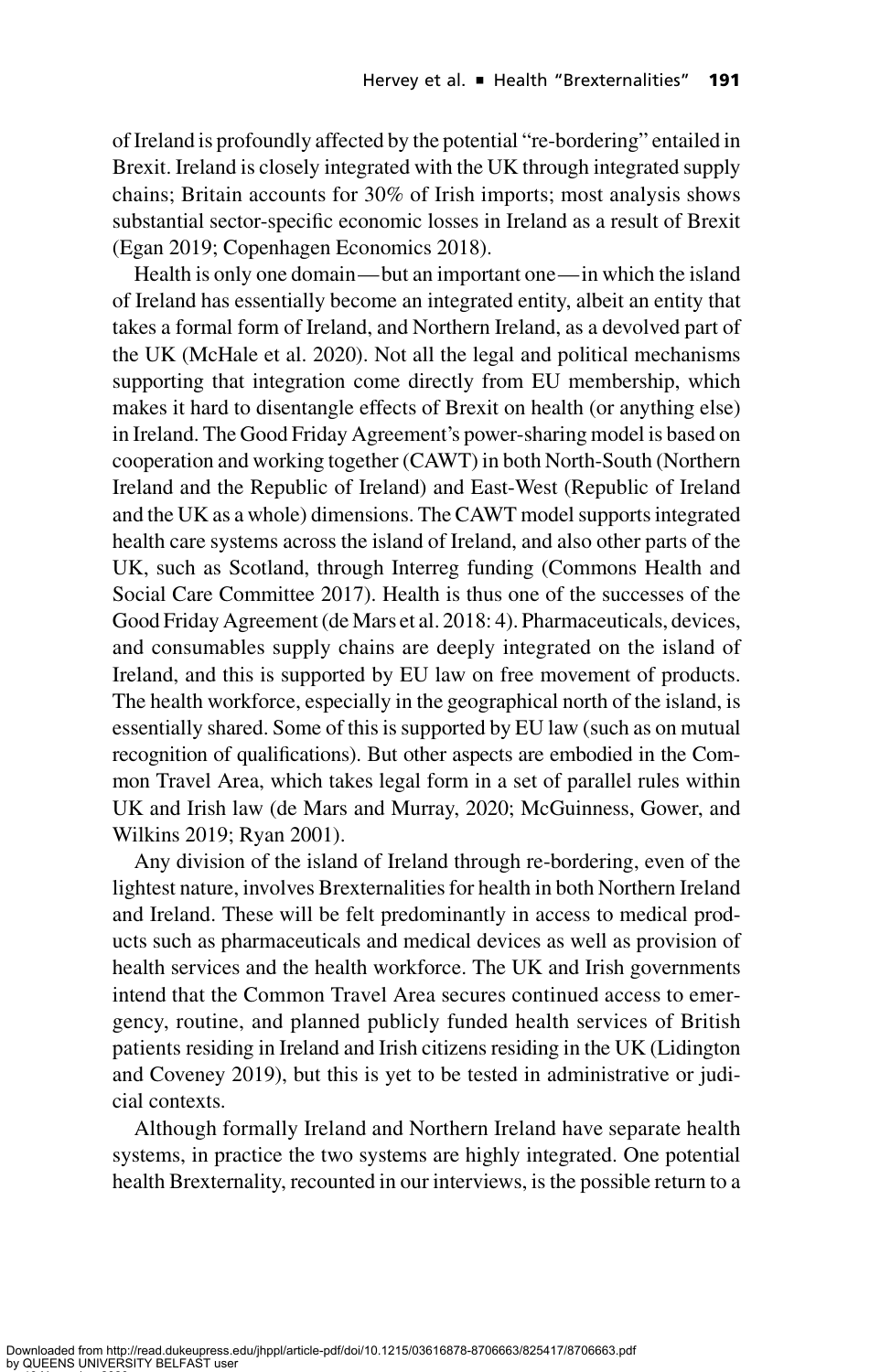situation in which an ambulance can no longer freely cross the border, supported by reciprocal arrangements between the two health systems, EU law on free movement of products, and mutual recognition of qualifications of medical staff (Flear, Hayward, and Hervey 2018; McHale et al. 2020). Thirty years ago, critically ill patients had to be transferred between ambulances on the border. This involved inefficiencies, as two ambulances and associated staff would be tied up in one incident. For a patient in an acute situation, it could represent the difference between life and death. One of our interviewees described how more than 100 patients, including a close family member, who would otherwise have died, have been saved by these arrangements. But the arrangements under the Withdrawal Agreement, and in particular the Northern Ireland Protocol, secure continued access for ambulances across the border on the island of Ireland, removing the potential threat to life itself as a particularly poignant health Brexternality.

Significant costs for the Irish health service would have been entailed in dismantling the health facilities that are shared across the border, including the North Western Cancer Centre at Altnagelvin Hospital in Northern Ireland, which serves patients in the western part of Northern Ireland and North and West Donegal; Our Lady's Children's Hospital in Dublin, which provides heart surgery for children across the island of Ireland; or the EUfunded  $\epsilon$ 7.6 million project on mental health for Northern Ireland and the Republic of Ireland, supported by the health strand of the CAWT (Belfast Telegraph 2018). Shared training, for instance under the EU's Interreg program involving paramedics in Scotland, the Republic of Ireland, and Northern Ireland, allowed for economies of scale. To recreate these for Irish patients only could be beyond the capacity of the Irish health care system (House of Commons Health and Social Care Committee 2017).

And the potential costs go further than mere health care capacity. Health care integration has taken place within the broad parameters of the peace process, following the Good Friday Agreement. Health care thus plays a (small) role in security, peace, and stability on the island of Ireland (Hervey and Speakman 2018). The health Brexternalities of a post-Brexit border on the island of Ireland thus could extend to violence and loss of life, a point noted in some of our interviews.

Around 30,000 workers cross the Irish border daily (NIAC 2018a, paras. 5–7 in de Mars et al. 2018: 76), of whom many work in health and social care (BMA 2018). (For data from 2009 on frontier working across the EU generally, which shows health and social care is one of the significant industries at issue, see European Commission 2014.) The Common Travel Area (de Mars and Murray, 2020; Ryan 2001) effectively secures rights to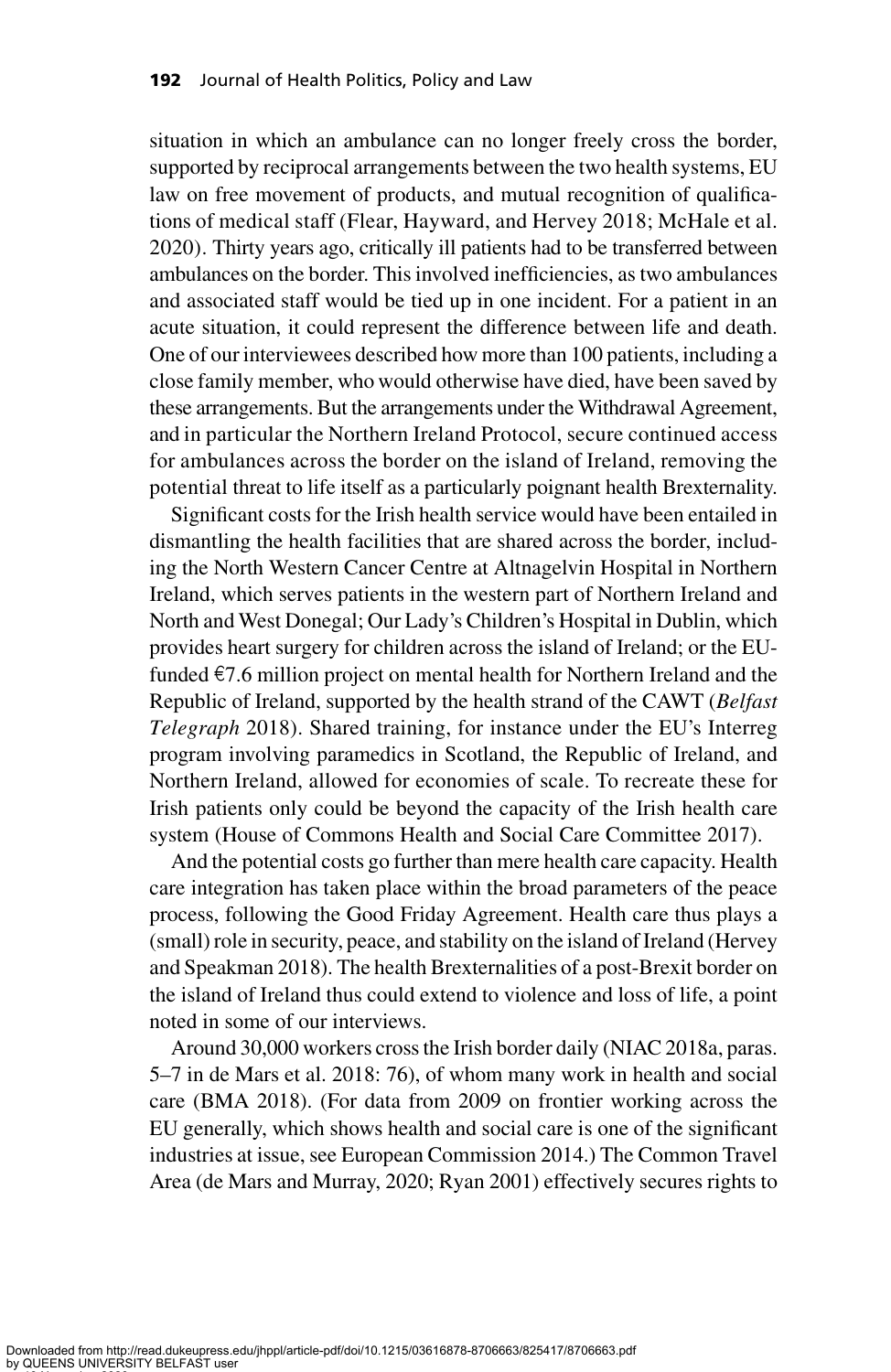work in this way for British and Irish nationals. We do not have exact data on how many of these workers are EU-26 nationals. Overall, around 275,000 non-UK EU nationals are resident in Ireland (Central Statistics Office 2011) and nearly 47,000 in Northern Ireland (NISRA 2011). Given reliance in the sector generally across the UK, the number is likely to be not insignificant. The Withdrawal Agreement significantly reduces the potential Brexternalities here during the transition period, where the practices of frontier workers in settled patterns of working are secured in legal rights. After December 2020, though, the health Brexternalities entailed in introducing more checks on workers and increased barriers to working across an EU member state and a "third country" will make it more difficult to recruit EU-26 nationals to serve the health needs of border communities (Connelly 2018: 44, cited in de Mars et al. 2018: 78).

Our interviewees in Ireland expressed concerns that medical professionals working across the border would, if forced to choose, elect to relocate to Northern Ireland and the UK more generally. Pay, especially for post-2012 entrants when a 30% austerity pay cut was imposed, working conditions, and overcrowding in the Irish hospital sector do not offer the opportunities that places such as Australia, Canada, New Zealand, and the UK can offer, so Irish medical graduates emigrate, leaving Ireland with unmet health care needs. Furthermore, our interviewees suggested that the post-Brexit reduced pool for the UK to recruit to NHS positions, and the departure from the UK of EU-26 nationals to other parts of the EU, leave Ireland vulnerable to attempts by the UK to entice Irish medical professionals to the UK, given the shared language and very closely aligned qualifications programs. The ability of Ireland to persuade UK-trained Irish national doctors back would be further reduced if the mutual recognition of professional qualifications ceased under the future EU-UK relationship.

Ireland shares the vulnerabilities of countries such as Malta when it comes to medicines supply. It is a small, English-speaking market and reliant on UK supply chains for pharmaceuticals, medical devices, equipment, and consumables. The Withdrawal Agreement guarantees free movement of products not only during the transition period but also thereafter. The Northern Ireland Protocol is supposed to move all practical administrative aspects involved (customs duties, regulatory controls) to a de facto border in the Irish sea, so that there is no land border on the island of Ireland.

The Withdrawal Agreement's Northern Ireland Protocol (NIP) in effect assumes that Northern Ireland is within the EU's customs territory (NIP, article 6; see also Harvey 2020; Weatherill 2020). More importantly for pharmaceuticals, which are zero rated in any event, but also relevant to medical devices, equipment, and consumables, the NIP extends the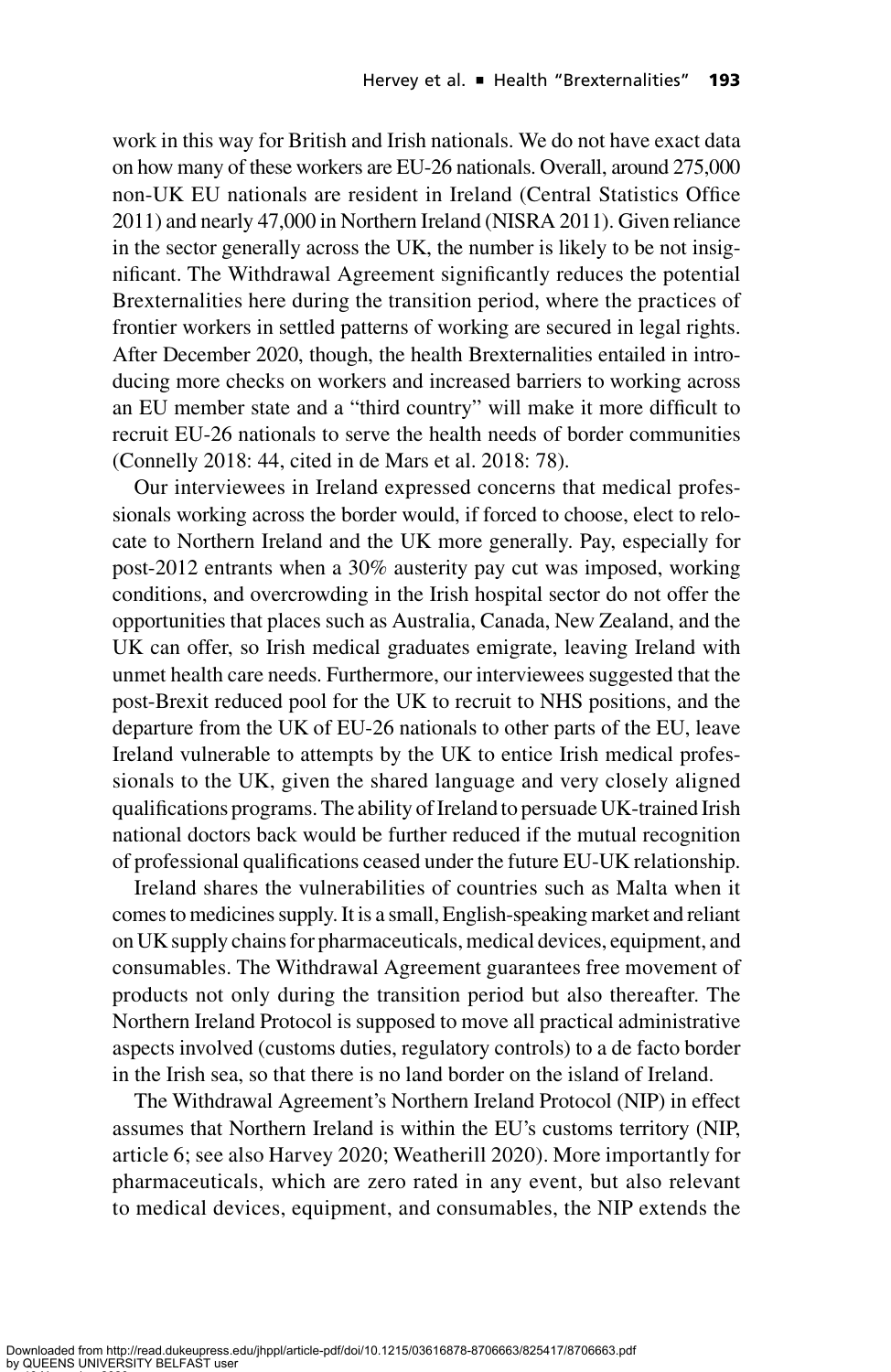application of EU goods law (product standards, marketing and product safety rules) to Northern Ireland. The EU law on marketing and safety standards for goods (all listed at great length in NIPAnnex 5) will apply "to and in the United Kingdom in respect of Northern Ireland" (NIP, article 6(2)).

Although the NIP's stated objective is to be temporary (NIP, article 1(4)), the amount and depth of detail suggests that this has been drafted in a way that it can actually be used. And it is not time bound: it applies until it is superseded by (a) subsequent agreement(s) (NIP, article  $1(4)$ ). The health Brexternalities of a Brexit involving the Withdrawal Agreement are thus significantly less than would have been the case under a no-deal Brexit.

But problems remain to be solved, and these will be costly as well as disruptive to existing patterns of trade in medicinal products, devices, and medical equipment. The idea is to move as many checks as possible away from the border, to factories, distribution centers, and at the end consumer point. But, for instance, for food safety and animal health—key elements of public health protection—the EU will want to be satisfied that the UK is upholding the standards agreed in the NIP. This assurance will be especially important if the UK's regulatory standards diverge from the EU's (Hayward and Phinnemore 2020). In that case, the EU needs to be able to act quickly (de Mars et al. 2018: 38–39). All these changes imply costs, and many will fall disproportionately on Ireland.

Although the European Commission acts on behalf of the whole EU, the Brexternalities of this position will not be felt evenly across the EU, and will be felt much more profoundly in Ireland.

#### EU Population-Wide Health Brexternalities

The health Brexternalities discussed so far involve spatially differentiated effects. But some health Brexternalities will be felt across the whole EU. These concern in particular the significant contributions that the UK has made to the overall EU capacity for EU-level regulatory decisions in health domains as well as UK contributions to biomedical research. The size of the UK; its extensive governmental, technical/scientific, educational, and research resourcing; and its centuries of public investment in scientific education and regulatory capacity all make it a significant player in the EU (Greer and Loblova` 2019b). The UK's contributions here fall into two main types: expertise and leadership, with overlaps between the two.

Both research and regulatory expertise from the UK have contributed significantly to EU decision making in the health domain (Greer and Loblova` 2019b). The House of Commons Health and Social Care Committee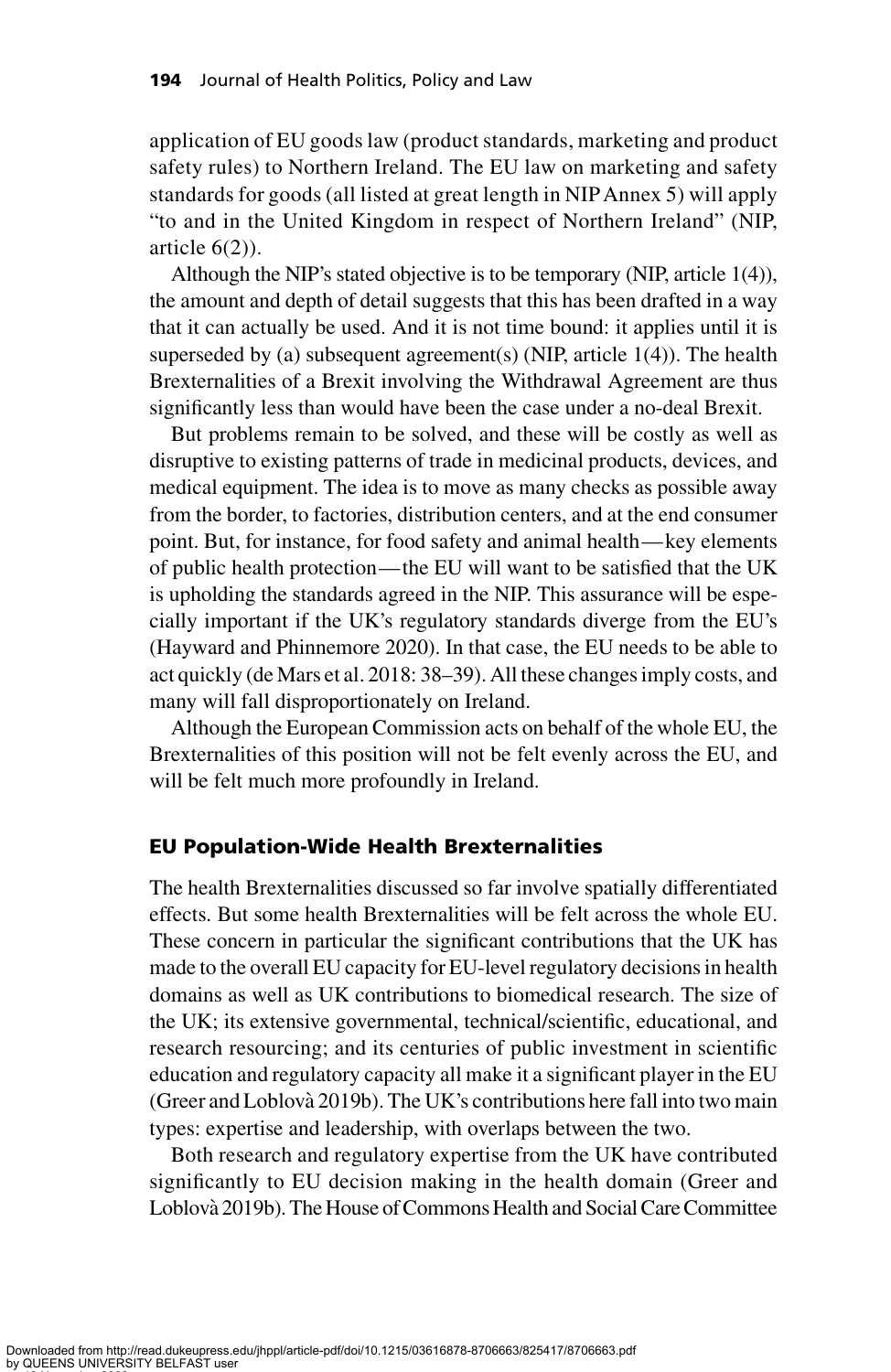(2018b: para. 38) found that in 2016 the UK's Medicines and Healthcare Products Regulatory Authority took the lead in nearly half of EU regulatory procedures and in 20–35% of the European Medicines Agency's licensing and vigilance work. The UK was extremely active in the European Medicines Agency's committees and working parties. Replacing that capacity entails costs. The EMA has brought central marketing authorizations involving the UK into regulatory conformity (European Commission 2019a). However, there are obviously also opportunities here too. The Netherlands enthusiastically embraced the relocation of the EMA to Amsterdam for that reason. Without the inclusion of UK capacity in its delegations, the EU's influence in the International Conference on Harmonisation of Technical Requirements for Registration of Pharmaceuticals for Human Use, or the International Medical Device Regulators Forum is diminished. More broadly, if the UK drifts towards the United States in terms of global standards, for example, in medicines or food safety, the EU may find it harder to promote its position in global contexts such as the World Trade Organization (Jarman 2019).

There are also health Brexternalities for the EU in terms of medicines supply. Each month, some 45 million boxes of pharmaceutical products go from the UK to the EU (and some 37 million from the EU to the UK). This trade is facilitated by marketing authorizations recognized by EU law. For access to the EU market, such pharmaceuticals marketing authorizations will need to be held by companies in EU member states, and the process of transferring such authorizations entails costs and takes time (EMA 2019). Our interviewees expressed some concern that, in the event of a no-deal Brexit, there might have been insufficient time for legal processes to be completed, potentially leaving patients across the EU-27 vulnerable to interrupted supply. But delays to Brexit mitigated these time-critical health Brexternalities. By June 2019, some six months before the UK left the EU, the European Commission (2019b) reported that 99% of centrally authorized medicines in use in the EU-27 had been "Brexit-proofed."

Removing the UK from the EU's biomedical research capacity also entails significant Brexternalities (Cancer Research UK 2020). It may be that the UK is able to negotiate continued access to EU biomedical research funds as a third country. But this may prove politically unappealing to the EU or the UK, or both. At the simplest level, the EU will lose 12% of its population on Brexit, with implications for the potential scale of clinical trials and other biomedical research. Of course, many such trials take place using populations drawn from outside the EU, and this will continue. But for clinical trials taking place within the EU, the loss of the UK population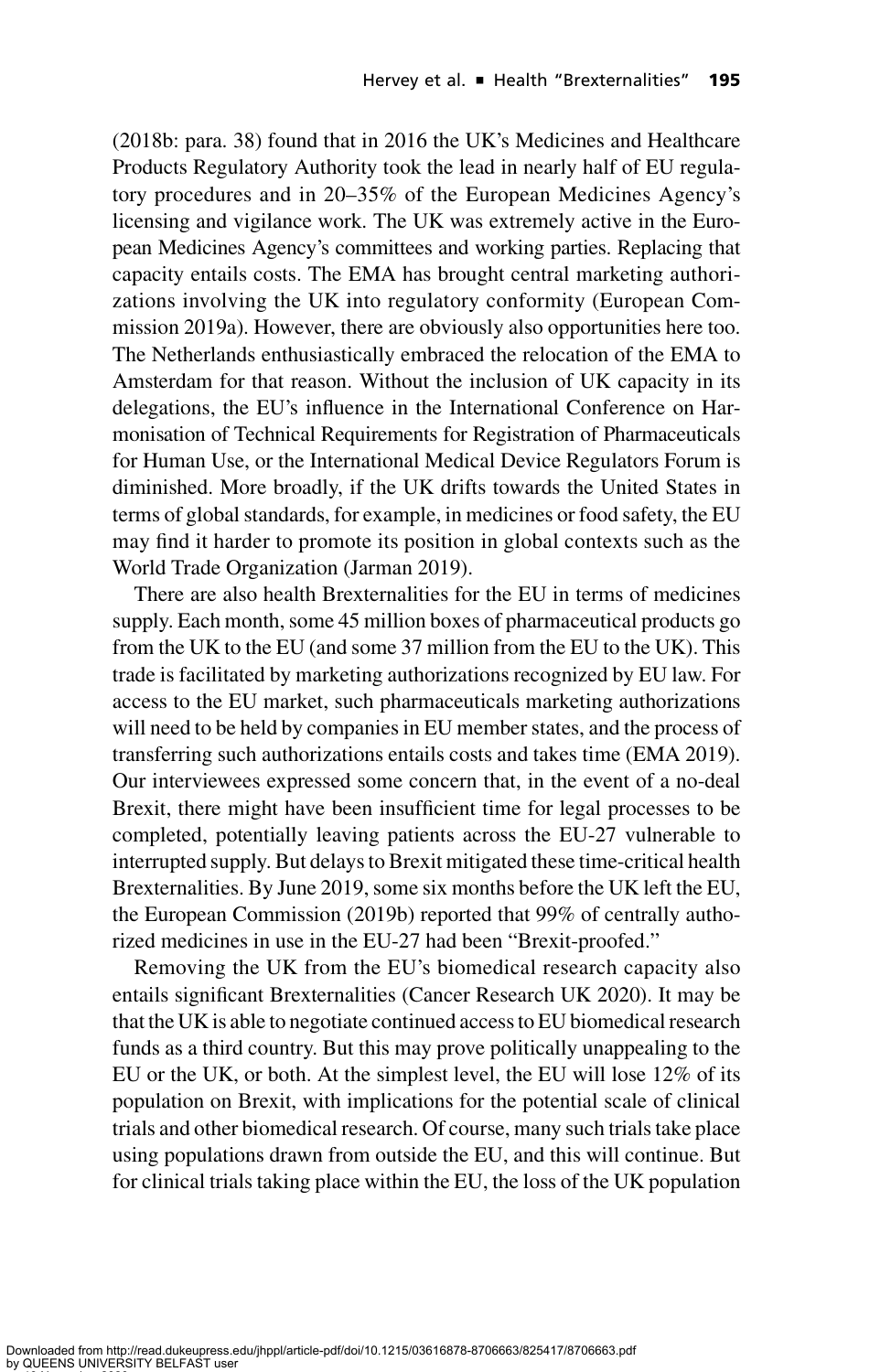is likely to be particularly starkly felt in the case of rare diseases, in which EU-scale research is viable because of the scale of the EU population and its ability to invest.

Furthermore, our interviewees estimated that some 60% of products used for clinical trials come from the UK, so imposing border controls would necessitate changes to the practicalities of EU-wide clinical trials: it will not be possible to continue in the way that these trials currently work. The UK was vastly overrepresented in leadership of European Reference Networks, which are EU-funded consortia of scientists focusing on a particular rare disease. Our interviewees told us that 6 of the current 24 networks were UK led, and these positions are occupied on the basis of peer review and assessment. By August 2019, all networks were listed on the relevant website as led from other EU member states (European Commission 2019a). The EU is losing the leadership and research expertise of some of its (and the world's) best biomedical scientists. One of our interviewees told us that one such network had extreme difficulty finding a non-UK expert to take over its leadership. All these losses involve health Brexternalities, particularly for sufferers of rare diseases.

#### Global Health Brexternalities

Finally, some health Brexternalities will be felt globally. The obvious example here is communicable disease control. Scott L. Greer and Olga Loblova` (2019a) contrast the position of European Free Trade Association/ European Economic Area countries and Switzerland as they relate to the European Centre for Disease Control and Surveillance (ECDC). The difference is striking. For functional purposes, where the key granular decisions are made, Norway, Iceland, and Liechtenstein are in effect treated as EU member states. Switzerland is not. This is so even though the geography and the dense interconnections between Switzerland and the EU suggest that coordination with Switzerland would be desirable. This is not, therefore, a functionally driven matter, and we can expect that the UK will be treated similarly once outside the EU. The Withdrawal Agreement does not include any provision about the ECDC. Indeed, the UK excluded itself from even those collective responses to COVID-19 in which it could have participated, for instance joint procurement of medicines, vaccines, and equipment (McKee, de Ruijter, and Flear 2020).

Our interviewees were universally concerned about UK exclusion from the ECDC. They point to Public Health England's huge contribution to ECDC's work, noting that "nobody has as good scientific input" as the UK,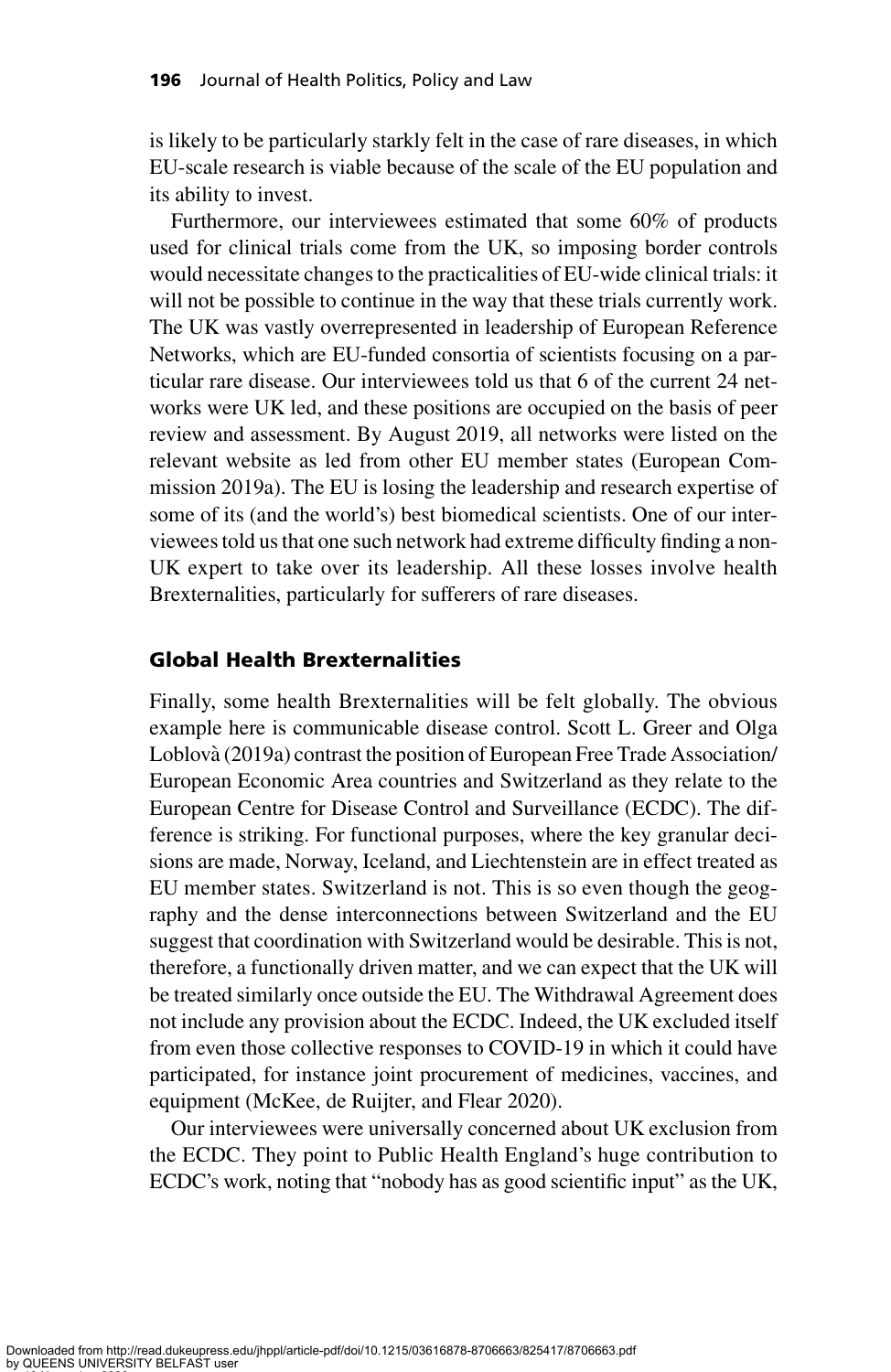that the UK "punches way above its weight" (McHale et al. 2018), and the UK's leadership on all kinds of communicable and noncommunicable disease surveillance and research. Even the other big EU countries do not have that capacity and expertise, and so it is unclear who is going to take up the slack post-Brexit. They note that, unless the UK seeks a Norway-type future relationship, it is difficult to see how the UK can be involved in the future. They express some hope that the detriments could be mitigated by working through the World Health Organization's (WHO) international health regulations (IHRs), but note that this will be suboptimal. One interviewee distinguishes between "high level" and global threats, where it will remain possible to work with the UK through the WHO mechanisms, and "the daily things," threats that are more specific to the EU, which are discussed in the EU context through ECDC, for example an outbreak of Hepatitis A in men who have sex with men, involving the UK and a few other countries. These will not be possible to carry out using UK capacity post-Brexit, and that will be to the detriment of the EU, and the rest of the world, in terms of communicable disease data gathering, surveillance, and response. Another interviewee notes that not easily being able to share data through the ECDC's early warning system on what is happening in the UK will be detrimental to public health across the EU. This is also a concern for the food, medicines, and chemicals agencies and others with early warning mechanisms. The IHR mechanisms do not in themselves cover this kind of information sharing.

## Summary and Conclusions

The EU is a particularly effective (though of course far from perfect) institutional and legal arrangement for managing political and economic externalities. Other mechanisms or relationships between the UK and the EU are likely to be suboptimal in that regard at least in the short to medium term.

Different levels and types of integration of health law and policy mean that Brexternalities are felt differently in different contexts in the health law and policy domain. Although some are felt by certain groups in the UK, such as rare disease sufferers whowere excluded from the referendum vote, health Brexternalities fall mainly in EU countries.

But health Brexternalities do not fall equally in all EU countries. They are felt more distinctly in the context of those elements of health policy that are most closely entwined with the UK's health policy: for instance, on the island of Ireland; certain areas of Spain and other parts of southern Europe; small English-speaking countries who rely on the UK for medicines supply;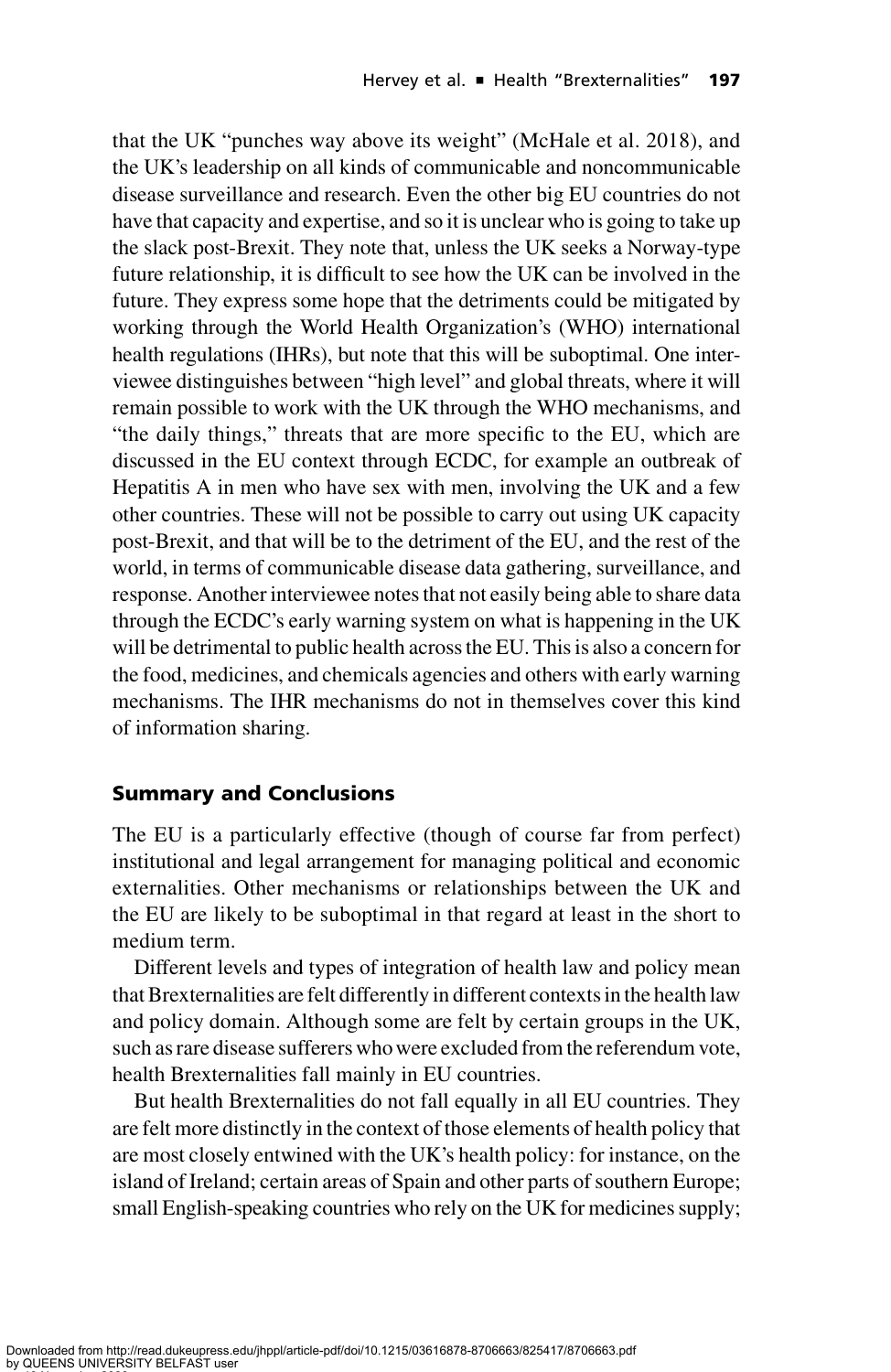and under-capacitated countries, for instance, in Central and Eastern Europe who rely on the UK for medical professional training. Some health Brexternalities, such as in medicines safety, are imposed on the whole population of the EU. And some health Brexternalities, such as in communicable disease control, will be felt globally.

nnn

Tamara Hervey is the Jean Monnet Professor of European Union Law at the University of Sheffield. She has written widely on health law and policy, especially of the European Union; comparative health law; legal research methodologies; and equality law. She is currently leading a project on "Health Governance after Brexit" and acting as specialist adviser to the UK's House of Commons Health and Social Care Committee.

t.hervey@sheffield.ac.uk

**Ivanka Antova** is the research fellow for the "Health Governance after Brexit" project. She is based at the Queen's University Belfast School of Law, and her research interests are in the areas of critical legal theory, critical disability studies, and most recently health research.

Mark L. Flear is a reader in law at Queen's University Belfast. His research centers on law and regulation relating to public health and new health technologies at the European Union level of governance. His current project is focused on post-Brexit health governance, EU-level responses to COVID-19, and European health security law.

Jean V. McHale is professor of health care law and the director of the Centre for Health Law, Science, and Policy at the Birmingham Law School. Her current research focuses on European health law, complementary and alternative medicine, regulation of cosmetic procedures, health law outside the EU, and employee whistleblowing in health care.

**Elizabeth Speakman** is a research fellow at Edinburgh Napier University and a tutor in global health policy at the London School of Hygiene and Tropical Medicine. Her research centers on infectious disease control at the UK, European, and global levels. Current focuses are primary care treatment for hepatitis C and international governance for public health risks in aviation.

Matthew Wood is a senior lecturer in politics at the University of Sheffield. He was previously an Economic and Social Research Council (ESRC) Future Leaders Fellow 2015–18. He is interested in how legitimacy in health governance is achieved. He also is interested in arm's-length public bodies; for example, National Institute for Health and Care Excellence (NICE) and the European Medicines Agency.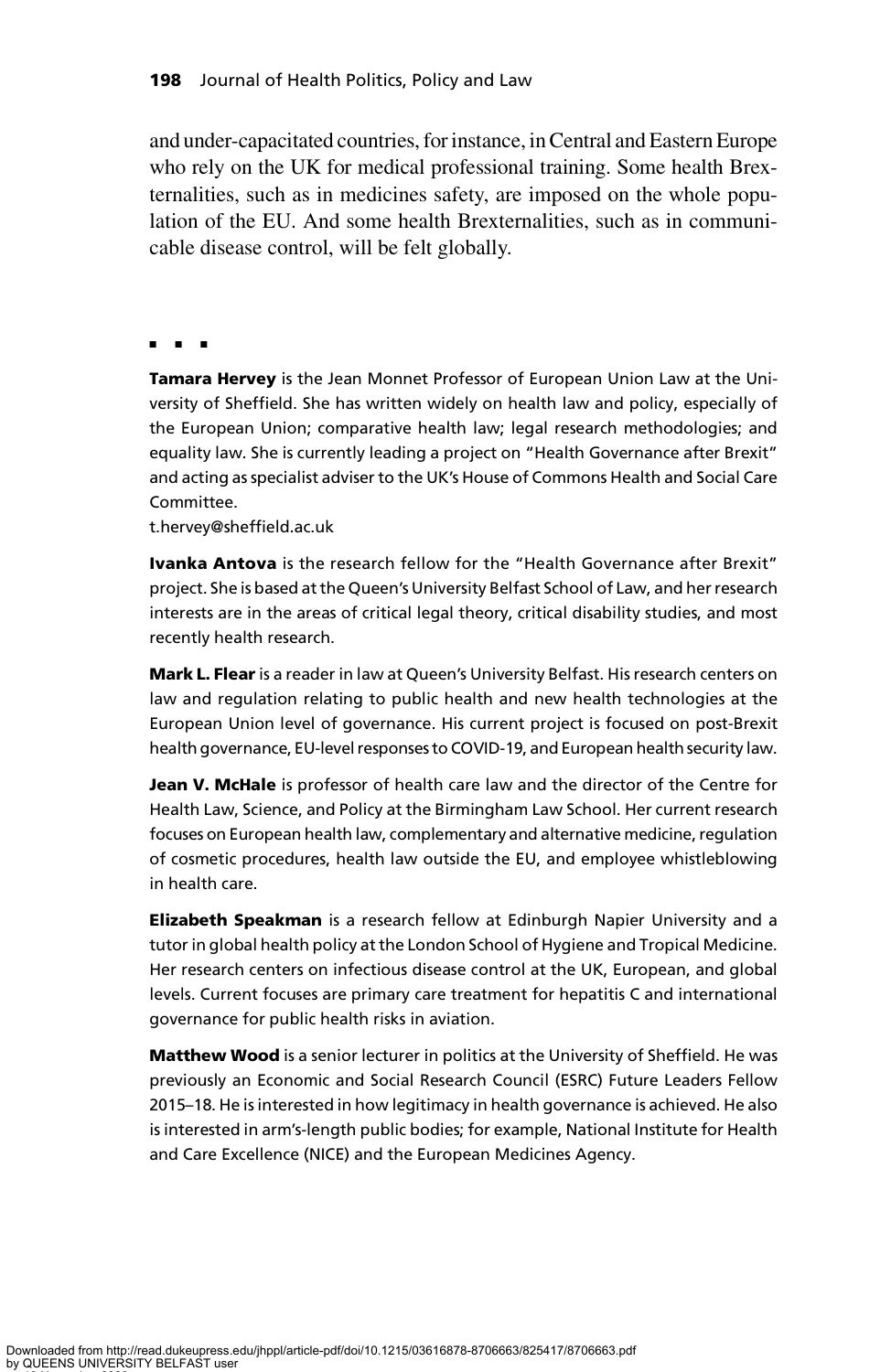#### **Acknowledaments**

The support of the Jean Monnet Network Grant on EU Health Law and Policy, ESRC "Governance after Brexit" grant ES/S00730X/1, and "Brexit Priority/UK in a Changing Europe" grant ES/R002053/1 (PI McHale) is gratefully acknowledged. We also are grateful to Kenneth Armstrong.

#### References

- Armstrong, Kenneth A. 2017. Brexit Time: Leaving the EU—Why, How, and When? Cambridge: Cambridge University Press.
- Armstrong, Kenneth. 2019a. "After EU Membership—The United Kingdom in Transition." DCU Brexit Institute Working Paper No. 7-2019, July 30. [ssrn.com/abstract=](http://ssrn.com/abstract=3427123) [3427123.](http://ssrn.com/abstract=3427123)
- Armstrong, Kenneth. 2019b. "'Brexternalities,' Article 50 and the UK's Grossly Irresponsible Attempt to Export Its Own Problems." Prospect Magazine, June 28. [www.prospectmagazine.co.uk/world/brexternalities-article-50-and-the-uks-grossly](http://www.prospectmagazine.co.uk/world/brexternalities-article-50-and-the-uks-grossly-irresponsible-attempt-to-export-its-own-problems) [-irresponsible-attempt-to-export-its-own-problems](http://www.prospectmagazine.co.uk/world/brexternalities-article-50-and-the-uks-grossly-irresponsible-attempt-to-export-its-own-problems).
- Barnier, Michel. 2017. "Future Relationship." December 19. [ec.europa.eu/commission](http://ec.europa.eu/commission/sites/beta-political/files/slide_presented_by_barnier_at_euco_15-12-2017.pdf) [/sites/beta-political/files/slide\\_presented\\_by\\_barnier\\_at\\_euco\\_15-12-2017.pdf.](http://ec.europa.eu/commission/sites/beta-political/files/slide_presented_by_barnier_at_euco_15-12-2017.pdf)
- *Belfast Telegraph.* 2018. "New  $\epsilon$ 7.6 M Cross-Border Project to Tackle Increase in Mental Health Issues." March 9. [www.belfasttelegraph.co.uk/news/northern-ireland](http://www.belfasttelegraph.co.uk/news/northern-ireland/new-76m-crossborder-project-to-tackle-increase-in-mental-healthissues-36687691.html) [/new-76m-crossborder-project-to-tackle-increase-in-mental-healthissues-36687691](http://www.belfasttelegraph.co.uk/news/northern-ireland/new-76m-crossborder-project-to-tackle-increase-in-mental-healthissues-36687691.html) [.html.](http://www.belfasttelegraph.co.uk/news/northern-ireland/new-76m-crossborder-project-to-tackle-increase-in-mental-healthissues-36687691.html)
- Benton, Meghan, Aliyyah Ahad, Michaela Benson, Katherine Collins, Helen McCarthy, and Karen O'Reilly. 2018. "Next Steps: Implementing a Brexit Deal for UK Citizens Living in the EU-27." Migration Policy Institute, April. [www.migrationpolicy](http://www.migrationpolicy.org/research/implementing-brexit-deal-uk-citizens-eu) [.org/research/implementing-brexit-deal-uk-citizens-eu](http://www.migrationpolicy.org/research/implementing-brexit-deal-uk-citizens-eu).
- BMA (British Medical Association). 2018. "Brexit Briefing: Northern Ireland." [www](http://www.bma.org.uk/media/1335/brexit-briefing-northern-ireland-2018.pdf) [.bma.org.uk/media/1335/brexit-briefing-northern-ireland-2018.pdf](http://www.bma.org.uk/media/1335/brexit-briefing-northern-ireland-2018.pdf) (accessed September 17, 2020).
- Cancer Research UK. 2020. "UK EU Negotiations and Clinical Research: Cancer Research UK Recommendations." [www.cancerresearchuk.org/sites/default/files](http://www.cancerresearchuk.org/sites/default/files/cruk_paper_-_uk-eu_negotiations_and_clinical_research.pdf) [/cruk\\_paper\\_-\\_uk-eu\\_negotiations\\_and\\_clinical\\_research.pdf](http://www.cancerresearchuk.org/sites/default/files/cruk_paper_-_uk-eu_negotiations_and_clinical_research.pdf) (accessed August 19, 2020).
- Central Statistics Office. 2011. "Statistical Tables." Census 2011: Migration and Diversity. [www.cso.ie/en/media/csoie/census/documents/census2011profile6/Profile\\_](http://www.cso.ie/en/media/csoie/census/documents/census2011profile6/Profile_6_Migration_and_Diversity_Tables_and_Appendices.pdf) [6\\_Migration\\_and\\_Diversity\\_Tables\\_and\\_Appendices.pdf](http://www.cso.ie/en/media/csoie/census/documents/census2011profile6/Profile_6_Migration_and_Diversity_Tables_and_Appendices.pdf) (accessed August 19, 2020).
- Connelly, Tony. 2018. Brexit and Ireland: The Dangers, the Opportunities, and the Inside Story of the Irish Response. Dublin: Penguin Ireland.
- Copenhagen Economics. 2018. "Ireland and the Impacts of Brexit." February. [www](http://www.copenhageneconomics.com/dyn/resources/Publication/publicationPDF/8/428/1520263183/copenhagen-economics-2018-ireland-and-the-impacts-of-brexit.pdf) [.copenhageneconomics.com/dyn/resources/Publication/publicationPDF/8/428](http://www.copenhageneconomics.com/dyn/resources/Publication/publicationPDF/8/428/1520263183/copenhagen-economics-2018-ireland-and-the-impacts-of-brexit.pdf) [/1520263183/copenhagen-economics-2018-ireland-and-the-impacts-of-brexit.pdf.](http://www.copenhageneconomics.com/dyn/resources/Publication/publicationPDF/8/428/1520263183/copenhagen-economics-2018-ireland-and-the-impacts-of-brexit.pdf)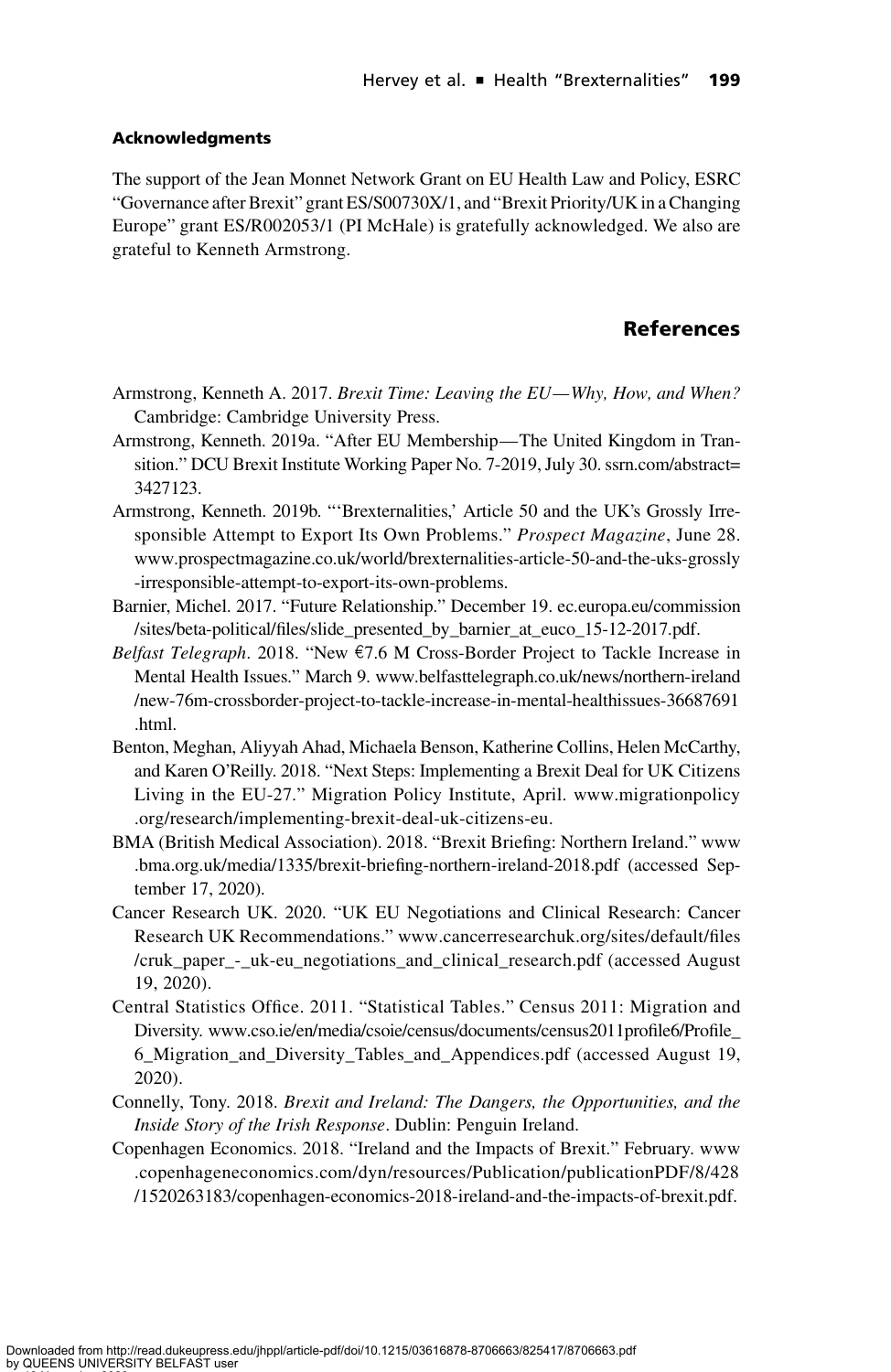- Corbett, Jack, and Wouter Veenendaal. 2018. Democracy in Small States: Persisting against All Odds. Oxford: Oxford University Press.
- de Mars, Sylvia, Colin Murray, Aiofe O'Donoghue, and Ben Warwick. 2018. Bordering Two Unions: Northern Ireland and Brexit. Bristol: Policy Press.
- de Mars, Sylvia, and C. R. G. Murray. 2020. "With or Without EU? The Common Travel Area after Brexit." German Law Journal, August 20. [papers.ssrn.com/sol3](http://papers.ssrn.com/sol3/papers.cfm?abstract_id=3438153) [/papers.cfm?abstract\\_id=3438153](http://papers.ssrn.com/sol3/papers.cfm?abstract_id=3438153).
- Dougan, Michael, ed. 2017. The UK after Brexit: Legal and Policy Challenges. The Hague: Intersentia.
- Egan, Michelle. 2019. "Brexit and the Single Market." In The European Union after Brexit, edited by Scott L. Greer and Janet Laible. Manchester: Manchester University Press. Kindle.
- European Commission. 2014. "Scientific Report on the Mobility of Cross-Border Workers within the EU-27/EEA/EFTA Countries." January. [borderpeople.info/site](http://borderpeople.info/site/wp-content/uploads/2014/10/eu-commission-cross-border-workers-in-europe-2009.pdf) [/wp-content/uploads/2014/10/eu-commission-cross-border-workers-in-europe](http://borderpeople.info/site/wp-content/uploads/2014/10/eu-commission-cross-border-workers-in-europe-2009.pdf) [-2009.pdf.](http://borderpeople.info/site/wp-content/uploads/2014/10/eu-commission-cross-border-workers-in-europe-2009.pdf)
- European Commission. 2019a. "Networks." European Reference Networks. [ec.europa](http://ec.europa.eu/health/ern/networks_en) [.eu/health/ern/networks\\_en](http://ec.europa.eu/health/ern/networks_en) (accessed August 19, 2020).
- European Commission. 2019b. "State of Play of Preparations of Contingency Measures for the Withdrawal of the UK from the EU." June 12. [ec.europa.eu/info](http://ec.europa.eu/info/publications/communication-12-june-2019-state-play-preparations-contingency-measures-withdrawal-united-kingdom-european-union_en) [/publications/communication-12-june-2019-state-play-preparations-contingency](http://ec.europa.eu/info/publications/communication-12-june-2019-state-play-preparations-contingency-measures-withdrawal-united-kingdom-european-union_en) [-measures-withdrawal-united-kingdom-european-union\\_en](http://ec.europa.eu/info/publications/communication-12-june-2019-state-play-preparations-contingency-measures-withdrawal-united-kingdom-european-union_en).
- European Council. 2017. "European Council (Art. 50) Guidelines for Brexit Negotiations." April 29. [www.consilium.europa.eu/en/press/press-releases/2017/04/29](http://www.consilium.europa.eu/en/press/press-releases/2017/04/29/euco-brexit-guidelines/#:~:text=50)%20guidelines%20following%20the%20United,as%20foreseen%20by%20the%20Treaty) /euco-brexit-guidelines/#: ~[:text=50\)%20guidelines%20following%20the%20](http://www.consilium.europa.eu/en/press/press-releases/2017/04/29/euco-brexit-guidelines/#:~:text=50)%20guidelines%20following%20the%20United,as%20foreseen%20by%20the%20Treaty) [United,as%20foreseen%20by%20the%20Treaty.](http://www.consilium.europa.eu/en/press/press-releases/2017/04/29/euco-brexit-guidelines/#:~:text=50)%20guidelines%20following%20the%20United,as%20foreseen%20by%20the%20Treaty)
- Fabbrini, Federico, ed. 2017. The Law and Politics of Brexit. Oxford: Oxford University Press.
- Fahy, Nick, Tamara Hervey, Scott Greer, Holly Jarman, David Stuckler, Mike Galsworthy, and Martin McKee. 2017. "How Will Brexit Affect Health and Health Services in the UK? Evaluating Three Possible Scenarios." Lancet 390, no. 10107: 2110–18. doi.org/10.1016/S0140-6736(17)31926-8.
- Fahy, Nick, Tamara Hervey, Scott Greer, Holly Jarman, David Stuckler, Mike Galsworthy, and Martin McKee. 2019. "How Will Brexit Affect Health and Health Services in the UK? An Updated Evaluation." Lancet 393, no. 10174: 949–58. doi.org/10.1016/S0140-6736(19)30425-8.
- Flear, Mark, Katy Hayward, and Tamara Hervey. 2018. "Brexit, Health, and the Devolved Regions and Nations." UK in a Changing Europe, March 17. [ukandeu.ac](http://ukandeu.ac.uk/brexit-health-and-the-devolved-regions-and-nations) [.uk/brexit-health-and-the-devolved-regions-and-nations.](http://ukandeu.ac.uk/brexit-health-and-the-devolved-regions-and-nations)
- Good Law Project. 2019. "Serious Shortage Protocols." [goodlawproject.org/serious](http://goodlawproject.org/serious-shortage-protocols/) [-shortage-protocols/](http://goodlawproject.org/serious-shortage-protocols/) (accessed August 19, 2020).
- Greer, Scott L. 2019. "Social Europe after Brexit." In The European Union after Brexit, edited by Scott L. Greer and Janet Laible. Manchester: Manchester University Press. Kindle.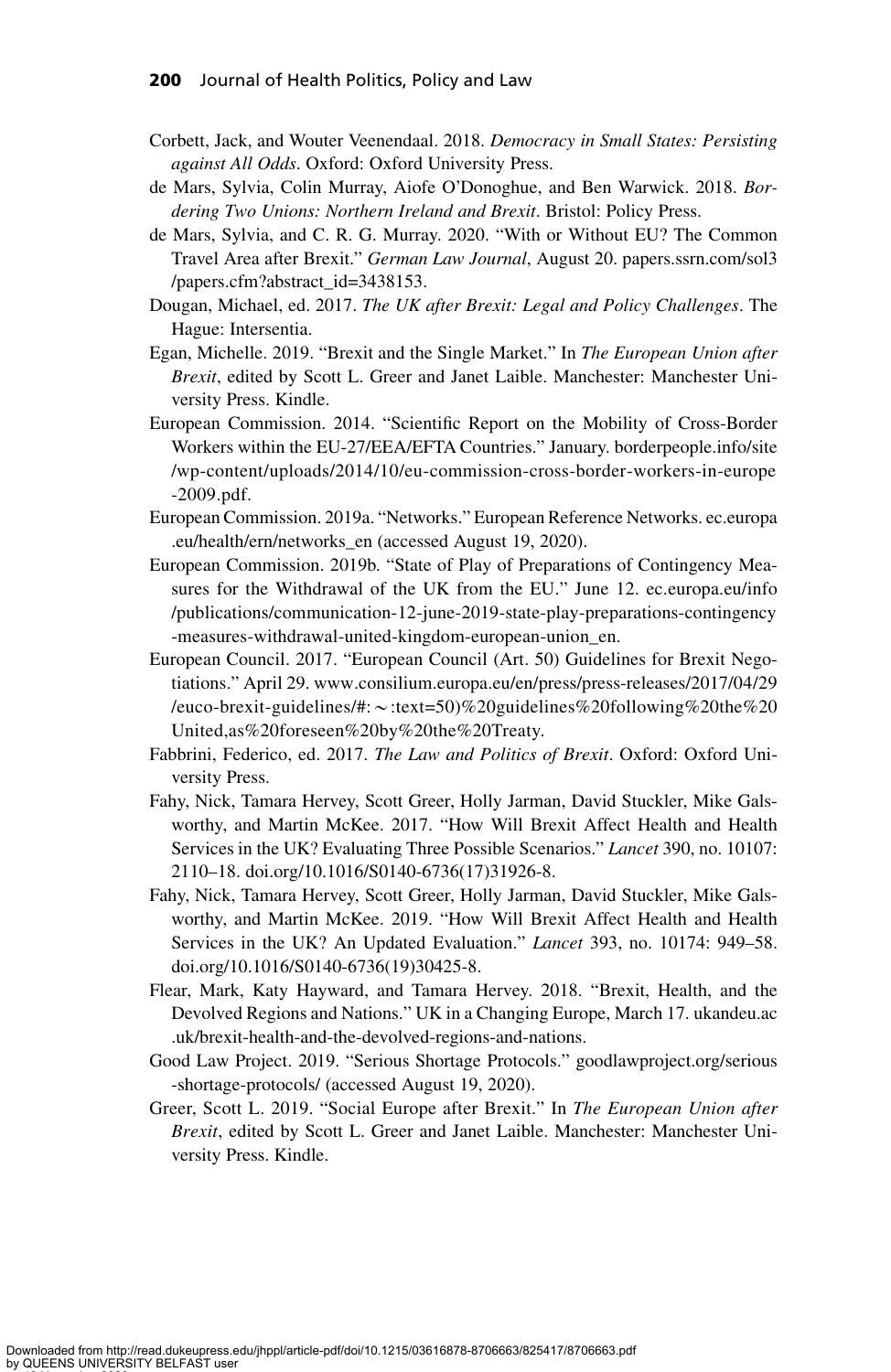- Greer, Scott L., and Janet Laible. 2019a. The European Union after Brexit. Manchester: Manchester University Press.
- Greer, Scott L., and Olga Löblová. 2019b. "Networks after Brexit." In The European Union after Brexit, edited by Scott L. Greer and Janet Laible. Manchester: Manchester University Press. Kindle.
- Guarascio, Francesco. 2019. "No-Deal Brexit Could Deepen Europe's Shortage of Medicines—Experts." Reuters, August 12. [uk.reuters.com/article/uk-britain-eu](http://uk.reuters.com/article/uk-britain-eu-medicines/no-deal-brexit-could-deepen-europes-shortage-of-medicines-experts-idUKKCN1V20FQ) [-medicines/no-deal-brexit-could-deepen-europes-shortage-of-medicines-experts](http://uk.reuters.com/article/uk-britain-eu-medicines/no-deal-brexit-could-deepen-europes-shortage-of-medicines-experts-idUKKCN1V20FQ) [-idUKKCN1V20FQ.](http://uk.reuters.com/article/uk-britain-eu-medicines/no-deal-brexit-could-deepen-europes-shortage-of-medicines-experts-idUKKCN1V20FQ)
- Harvey, Colin. 2020. "Designing a Special Arrangement for Northern Ireland: The Irish Protocol in Context." Brexit Institute Working Paper No. 6/2020, May 28. [papers.ssrn.com/sol3/papers.cfm?abstract\\_id=3588415.](http://papers.ssrn.com/sol3/papers.cfm?abstract_id=3588415)
- Hayward, Katy, and David Phinnemore. 2020. "An EU Presence in Northern Ireland after Brexit." UK in a Changing Europe, April 9. [ukandeu.ac.uk/explainers/an-eu](http://ukandeu.ac.uk/explainers/an-eu-presence-in-northern-ireland-after-brexit/) [-presence-in-northern-ireland-after-brexit/](http://ukandeu.ac.uk/explainers/an-eu-presence-in-northern-ireland-after-brexit/).
- Hervey, Tamara K., and Jean V. McHale. 2004. Health Law and the European Union. Cambridge: Cambridge University Press.
- Hervey, Tamera K., and Jean V. McHale. 2015. European Union Health Law: Themes and Implications. Cambridge: Cambridge University Press.
- Hervey, Tamara, and Elizabeth M. Speakman. 2018. "The Immediate Futures of Health Law after Brexit: Law, 'A-Legality' and Uncertainty." Medical Law International 18, nos. 2–3: 65–109.
- House of Commons Health and Social Care Committee. 2017. "Brexit and Health and Social Care Inquiry." [www.parliament.uk/business/committees/committees-a](http://www.parliament.uk/business/committees/committees-a-z/commons-select/health-committee/inquiries/parliament-2015/brexit-and-health-and-social-care-16-17/) [-z/commons-select/health-committee/inquiries/parliament-2015/brexit-and-health](http://www.parliament.uk/business/committees/committees-a-z/commons-select/health-committee/inquiries/parliament-2015/brexit-and-health-and-social-care-16-17/) [-and-social-care-16-17/](http://www.parliament.uk/business/committees/committees-a-z/commons-select/health-committee/inquiries/parliament-2015/brexit-and-health-and-social-care-16-17/) (accessed August 19, 2020).
- House of Commons Health and Social Care Committee. 2018a. "Impact of a No Deal on Health and Social Care Inquiry." October 23. [www.parliament.uk/business](http://www.parliament.uk/business/committees/committees-a-z/commons-select/health-and-social-care-committee/inquiries/parliament-2017/34rexit-health-impact-of-no-deal-inquiry-17-19/) [/committees/committees-a-z/commons-select/health-and-social-care-committee](http://www.parliament.uk/business/committees/committees-a-z/commons-select/health-and-social-care-committee/inquiries/parliament-2017/34rexit-health-impact-of-no-deal-inquiry-17-19/) [/inquiries/parliament-2017/34rexit-health-impact-of-no-deal-inquiry-17-19/](http://www.parliament.uk/business/committees/committees-a-z/commons-select/health-and-social-care-committee/inquiries/parliament-2017/34rexit-health-impact-of-no-deal-inquiry-17-19/).
- House of Commons Health and Social Care Committee. 2018b. "Brexit—Medicines, Medical Devices, and Substances of Human Origin Inquiry." March 21. [www](http://www.parliament.uk/business/committees/committees-a-z/commons-select/health-committee/inquiries/parliament-2017/34rexit-medicines-substances-human-origin-17-19/) [.parliament.uk/business/committees/committees-a-z/commons-select/health](http://www.parliament.uk/business/committees/committees-a-z/commons-select/health-committee/inquiries/parliament-2017/34rexit-medicines-substances-human-origin-17-19/) [-committee/inquiries/parliament-2017/34rexit-medicines-substances-human-origin](http://www.parliament.uk/business/committees/committees-a-z/commons-select/health-committee/inquiries/parliament-2017/34rexit-medicines-substances-human-origin-17-19/) [-17-19/](http://www.parliament.uk/business/committees/committees-a-z/commons-select/health-committee/inquiries/parliament-2017/34rexit-medicines-substances-human-origin-17-19/).
- House of Lords EU Home Affairs Sub-Committee. 2018. "Brexit: Reciprocal Healthcare Inquiry." March 28. [www.parliament.uk/business/committees/committees-a-z](http://www.parliament.uk/business/committees/committees-a-z/lords-select/eu-home-affairs-subcommittee/inquiries/parliament-2017/34rexit-reciprocal-healthcare/) [/lords-select/eu-home-affairs-subcommittee/inquiries/parliament-2017/34rexit](http://www.parliament.uk/business/committees/committees-a-z/lords-select/eu-home-affairs-subcommittee/inquiries/parliament-2017/34rexit-reciprocal-healthcare/) [-reciprocal-healthcare/.](http://www.parliament.uk/business/committees/committees-a-z/lords-select/eu-home-affairs-subcommittee/inquiries/parliament-2017/34rexit-reciprocal-healthcare/)
- Jarman, Holly. 2019. "European Union Trade Policy in the Wake of the Brexit Vote." In The European Union after Brexit, edited by Scott L. Greer and Janet Laible. Manchester: Manchester University Press. Kindle.
- Kamberaj 2012. Case Number C-571/10. InfoCuria, April 24. [curia.europa.eu/juris](http://curia.europa.eu/juris/liste.jsf?num=C-571/10) [/liste.jsf?num=C-571/10.](http://curia.europa.eu/juris/liste.jsf?num=C-571/10)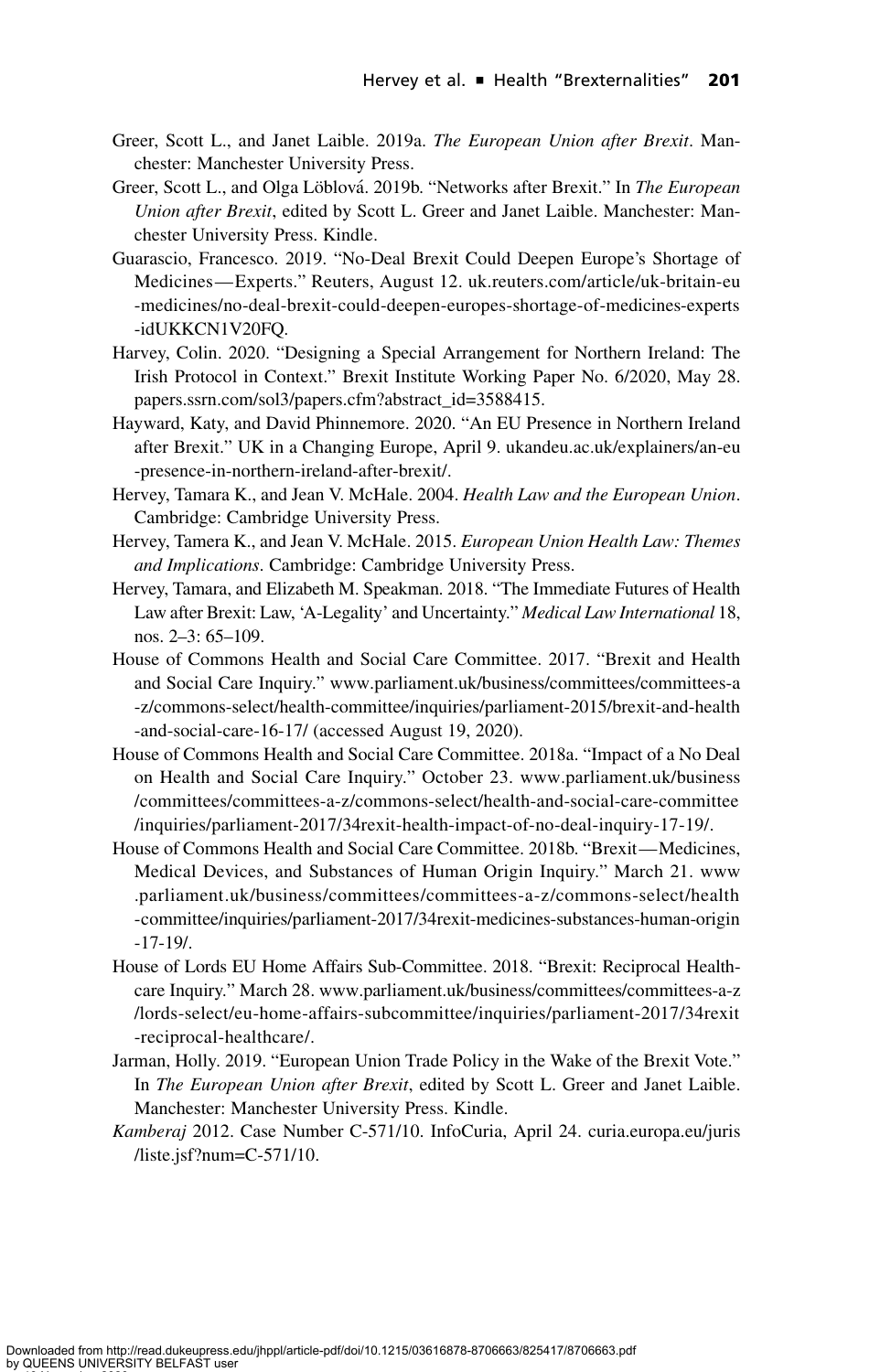- Kuhlmann, Ellen, Claudia B. Maier, Gilles Dussault, Christa Larsen, Emmanuele Pavolini, and Marius-Ionut Ungureanu. 2017. "EU Law, Policy, and Health Professional Mobility." In Research Handbook on EU Health Law and Policy, edited by Tamara K. Hervey, Calum Alasdair Young, and Louise E. Bishop, 111–33. Cheltenham, UK: Edward Elgar Publishing.
- Lidington, David, and Simon Coveney. 2019. "Memorandum of Understanding between the Government of the United Kingdom of Great Britain and Northern Ireland and the Government of Ireland Concerning the Common Travel Area and Associated Reciprocal Rights and Privileges." May 8. [assets.publishing.service](http://assets.publishing.service.gov.uk/government/uploads/system/uploads/attachment_data/file/800280/CTA-MoU-UK.pdf) [.gov.uk/government/uploads/system/uploads/attachment\\_data/file/800280/CTA](http://assets.publishing.service.gov.uk/government/uploads/system/uploads/attachment_data/file/800280/CTA-MoU-UK.pdf) [-MoU-UK.pdf.](http://assets.publishing.service.gov.uk/government/uploads/system/uploads/attachment_data/file/800280/CTA-MoU-UK.pdf)
- Mance, Henry. 2016. "Britain Has Had Enough of Experts Says Gove." Financial Times, June 3. [www.ft.com/content/3be49734-29cb-11e6-83e4-abc22d5d108c.](http://www.ft.com/content/3be49734-29cb-11e6-83e4-abc22d5d108c)
- Mankiw, N. Gregroy. 2017. "The Economics of Healthcare." August 30. [scholar](http://scholar.harvard.edu/files/mankiw/files/economics_of_healthcare.pdf) [.harvard.edu/files/mankiw/files/economics\\_of\\_healthcare.pdf](http://scholar.harvard.edu/files/mankiw/files/economics_of_healthcare.pdf).
- McGuinness, Terry, Melanie Gower, and Hannah Wilkins. 2019. "The Common Travel Area and the Special Status of Irish Nationals in UK Law." Full Report (Download), October 16. [researchbriefings.parliament.uk/ResearchBriefing/Summary/CBP-7661](http://researchbriefings.parliament.uk/ResearchBriefing/Summary/CBP-7661).
- McHale, Jean, Elizabeth M. Speakman, Tamara Hervey, and Mark Flear. 2020. "Health Law and Policy, Devolution, and Brexit." In "The Multi-Level Dynamics of UK Exit from the EU." Special issue, Regional Studies, April 14. doi.org/10.1080/ 00343404.2020.1736538.
- McHale, Jean V., Elizabeth M. Speakman, Tamara K. Hervey, and Mark Flear. 2018. "The NHS and Health Law Post Brexit: Views from Stakeholders and the Devolved Jurisdictions." UK in a Changing Europe. [ukandeu.ac.uk/wp-content/uploads/2018](http://ukandeu.ac.uk/wp-content/uploads/2018/12/The-NHS-and-Health-Law-Post-Brexit.pdf) [/12/The-NHS-and-Health-Law-Post-Brexit.pdf](http://ukandeu.ac.uk/wp-content/uploads/2018/12/The-NHS-and-Health-Law-Post-Brexit.pdf) (accessed August 19, 2020).
- McKee, Dorothy, and Martin McKee. 2018. "What Might Brexit Mean for British Tourists Travelling to the Rest of Europe?" Journal of the Royal College of Physicians Edinburgh 48, no. 2: 134–40.
- McKee, Martin, Anniek de Ruijter, and Mark Flear. 2020. "Brexit Threatens UK's Ability to Respond to a Future Pandemic." Guardian, March 14. [www.theguardian](http://www.theguardian.com/world/2020/mar/14/why-brexit-will-delay-uk-getting-vaccine-and-cost-more) [.com/world/2020/mar/14/why-brexit-will-delay-uk-getting-vaccine-and-cost-more.](http://www.theguardian.com/world/2020/mar/14/why-brexit-will-delay-uk-getting-vaccine-and-cost-more)
- Menon, Anand. 2019. The Cost of No Deal Revisited. UK in a Changing Europe. [ukandeu.ac.uk/wp-content/uploads/2018/08/Cost-of-No-Deal-Revisited.pdf](http://ukandeu.ac.uk/wp-content/uploads/2018/08/Cost-of-No-Deal-Revisited.pdf) (accessed August 19, 2020).
- Musazzi, Umberto M., Domenico Di Giorgio, and Paola Minghetti. 2020. "New Regulatory Strategies to Manage Medicines Shortages in Europe." International Journal of Pharmaceutics 579: article no. 119171. doi.org/10.1016/j.ijpharm.2020.119171.
- NISRA (Northern Ireland Statistics and Research Agency). n.d. "2011 Census." [www](http://www.nisra.gov.uk/statistics/census/2011-census) [.nisra.gov.uk/statistics/census/2011-census](http://www.nisra.gov.uk/statistics/census/2011-census) (accessed September 17, 2020).
- OECD (Organisation for Economic Co-operation and Development). 1993. Glossary of Industrial Organisation Economics and Competition Law. Paris: OECD.
- Ryan, Bernard. 2001. "The Common Travel Area between Britain and Ireland." Modern Law Review 64, no. 6: 831–54.